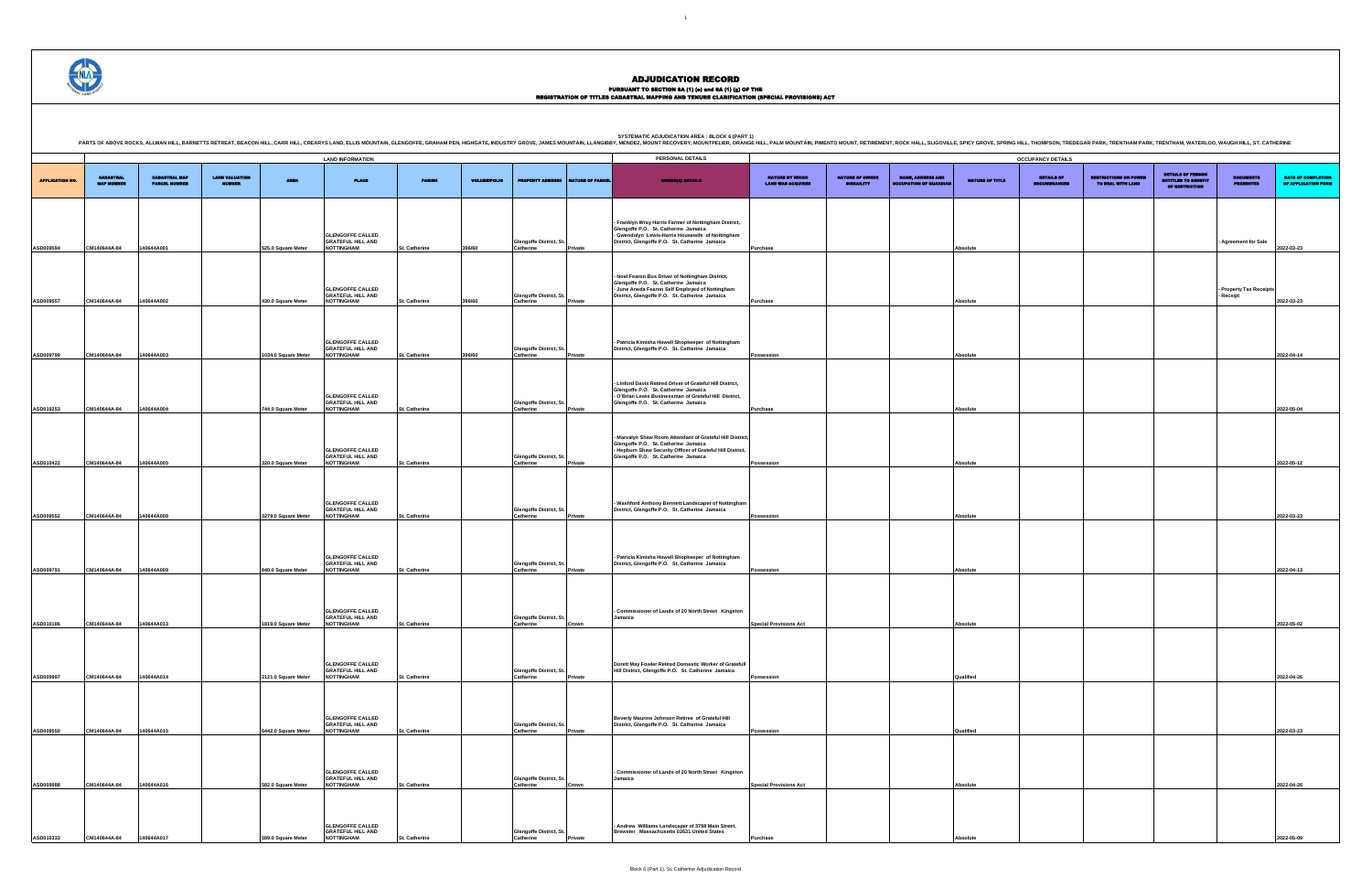## PURSUANT TO SECTION 8A (1) (0) and 8A (1) (g) OF THE<br>REGISTRATION OF TITLES CADASTRAL MAPPING AND TENURE CLARIFICATION (SPECIAL PROVISIONS) ACT

|                        |                                       |                                              |                                        |                     | <b>LAND INFORMATION</b>                                                  |               |                     |                                                   |                         | PERSONAL DETAILS                                                                                                                                                                                           |                                             |                                             |                                                          |                 | <b>OCCUPANCY DETAILS</b>   |
|------------------------|---------------------------------------|----------------------------------------------|----------------------------------------|---------------------|--------------------------------------------------------------------------|---------------|---------------------|---------------------------------------------------|-------------------------|------------------------------------------------------------------------------------------------------------------------------------------------------------------------------------------------------------|---------------------------------------------|---------------------------------------------|----------------------------------------------------------|-----------------|----------------------------|
| <b>APPLICATION NO.</b> | <b>CADASTRAL</b><br><b>MAP NUMBER</b> | <b>CADASTRAL MAP</b><br><b>PARCEL NUMBER</b> | <b>LAND VALUATION</b><br><b>MUMBER</b> | <b>AREA</b>         | <b>PLACE</b>                                                             | <b>PARISH</b> | <b>VOLUME/FOLIO</b> | <b>PROPERTY ADDRESS</b>                           | <b>NATURE OF PARCEL</b> | <b>OWNER(8) DETAILS</b>                                                                                                                                                                                    | NATURE BY WHICH<br><b>LAND WAS ACQUIRED</b> | <b>NATURE OF OWNER</b><br><b>DISBAILITY</b> | <b>NAME, ADDRESS AND</b><br><b>OCCUPATION OF QUARDIA</b> | NATURE OF TITLE | DETAILS OF<br>ENCUMBRANCES |
|                        |                                       |                                              |                                        |                     |                                                                          |               |                     |                                                   |                         |                                                                                                                                                                                                            |                                             |                                             |                                                          |                 |                            |
|                        |                                       |                                              |                                        |                     | <b>GLENGOFFE CALLED</b><br><b>GRATEFUL HILL AND</b>                      |               |                     | Glengoffe District, St.                           |                         | - O'neil Omar Raymore Chef of The Valley, Virgin Gorda,<br>VG1150, British Virgin Islands                                                                                                                  |                                             |                                             |                                                          |                 |                            |
| ASD010066              | CM140644A-84                          | 140644A018                                   |                                        | 649.0 Square Meter  | <b>NOTTINGHAM</b>                                                        | St. Catherine |                     | <b>Catherine</b>                                  | Private                 |                                                                                                                                                                                                            | Purchase                                    |                                             |                                                          | Absolute        |                            |
|                        |                                       |                                              |                                        |                     | <b>GLENGOFFE CALLED</b>                                                  |               |                     |                                                   |                         | - Andrew Williams Landscaper of 3758 Main Street,                                                                                                                                                          |                                             |                                             |                                                          |                 |                            |
| ASD010339              | CM140644A-84                          | 140644A022                                   |                                        | 1445.0 Square Meter | <b>GRATEFUL HILL AND</b><br><b>NOTTINGHAM</b>                            | St. Catherine |                     | <b>Glengoffe District, St</b><br><b>Catherine</b> | Private                 | Brewster Massachusetts 02631 United States                                                                                                                                                                 | Purchase                                    |                                             |                                                          | Absolute        |                            |
|                        |                                       |                                              |                                        |                     | <b>GLENGOFFE CALLED</b>                                                  |               |                     |                                                   |                         | - Commissioner of Lands of 20 North Street Kingston                                                                                                                                                        |                                             |                                             |                                                          |                 |                            |
| ASD010335              | CM140644A-84                          | 140644A023                                   |                                        | 663.0 Square Meter  | <b>GRATEFUL HILL AND</b><br><b>NOTTINGHAM</b>                            | St. Catherine |                     | <b>Glengoffe District, St</b><br>Catherine        | Crown                   | Jamaica                                                                                                                                                                                                    | <b>Special Provisions Act</b>               |                                             |                                                          | Absolute        |                            |
|                        |                                       |                                              |                                        |                     | <b>GLENGOFFE CALLED</b><br><b>GRATEFUL HILL AND</b>                      |               |                     | Glengoffe District, St.                           |                         | - Wayne Anthony Myers Manager of Cassava River,<br>Glengoffe P.O., St. Catherine Jamaica<br>- Fiona Elizabeth Myers Self-Employed of Mizpah<br>District, Glengoffe P.O., St. Catherine Jamaica             |                                             |                                             |                                                          |                 |                            |
| ASD010156              | CM140644A-84                          | 140644A025                                   |                                        | 1976.0 Square Meter | <b>NOTTINGHAM</b>                                                        | St. Catherine |                     | Catherine                                         | Private                 |                                                                                                                                                                                                            | Possession                                  |                                             |                                                          | Absolute        |                            |
|                        |                                       |                                              |                                        |                     | <b>GLENGOFFE CALLED</b><br><b>GRATEFUL HILL AND</b>                      |               |                     | Glengoffe District, St.                           |                         | - Evette Allison Williams Shopkeeper of Grateful Hill<br>District, Glengoffe P.O. St. Catherine Jamaica                                                                                                    |                                             |                                             |                                                          |                 |                            |
| ASD010036              | CM140644A-84                          | 140644A026                                   |                                        | 2311.0 Square Meter | <b>NOTTINGHAM</b>                                                        | St. Catherine |                     | Catherine                                         | Private                 |                                                                                                                                                                                                            | Possession                                  |                                             |                                                          | Absolute        |                            |
| ASD010281              | CM140644A-84                          | 140644A027                                   |                                        | 2717.0 Square Meter | <b>GLENGOFFE CALLED</b><br><b>GRATEFUL HILL AND</b><br><b>NOTTINGHAM</b> | St. Catherine |                     | <b>Glengoffe District St.</b><br>Catherine        | Private                 | - Pauline Geraldine Stephens Retiree of 3 Barracks<br>Street, Spanish Town P.O. St. Catherine Jamaica<br>- Elton Herbert Stephens Retiree of 3 Barracks Street,<br>Spanish Town P.O. St. Catherine Jamaica | Possession                                  |                                             |                                                          | Absolute        |                            |
|                        |                                       |                                              |                                        |                     |                                                                          |               |                     |                                                   |                         |                                                                                                                                                                                                            |                                             |                                             |                                                          |                 |                            |
| ASD009998              | CM140644A-84                          | 140644A029                                   |                                        | 2756.0 Square Meter | <b>GLENGOFFE CALLED</b><br><b>GRATEFUL HILL AND</b><br><b>NOTTINGHAM</b> | St. Catherine |                     | Glengoffe District, St.<br><b>Catherine</b>       | Crown                   | - Commissioner of Lands of 20 North Street Kingston<br>Jamaica                                                                                                                                             | <b>Special Provisions Act</b>               |                                             |                                                          | Absolute        |                            |
|                        |                                       |                                              |                                        |                     |                                                                          |               |                     |                                                   |                         |                                                                                                                                                                                                            |                                             |                                             |                                                          |                 |                            |
| ASD010025              | CM140644A-84                          | 140644A030                                   |                                        | 850.0 Square Meter  | <b>GLENGOFFE CALLED</b><br>GRATEFUL HILL AND<br><b>NOTTINGHAM</b>        | St. Catherine |                     | Glengoffe District, St.<br>Catherine              | Crown                   | - Commissioner of Lands of 20 North Street Kingston<br>Jamaica                                                                                                                                             | <b>Special Provisions Act</b>               |                                             |                                                          | Absolute        |                            |
|                        |                                       |                                              |                                        |                     |                                                                          |               |                     |                                                   |                         | Ricordo Anthony Reynolds Self-Employed of Glengoffe<br>District, Glengoffe P.O. St. Catherine Jamaica                                                                                                      |                                             |                                             |                                                          |                 |                            |
| ASD010273              | CM140644A-84                          | 140644A033                                   |                                        | 500.0 Square Meter  | <b>GLENGOFFE CALLED<br/>GRATEFUL HILL AND</b><br><b>NOTTINGHAM</b>       | St. Catherine |                     | Glengoffe District, St.<br>Catherine              | Private                 | - Shamar Chadrick Shaw Self-Employed of 17 Aintree<br>Avenue, Kingston 10 St. Andrew Jamaica                                                                                                               | Possession                                  |                                             |                                                          | Absolute        |                            |
|                        |                                       |                                              |                                        |                     |                                                                          |               |                     |                                                   |                         |                                                                                                                                                                                                            |                                             |                                             |                                                          |                 |                            |
| ASD010062              | CM140644A-84                          | 140644A034                                   |                                        | 612.0 Square Meter  | <b>GLENGOFFE CALLED<br/>GRATEFUL HILL AND</b><br><b>NOTTINGHAM</b>       | St. Catherine |                     | Glengoffe District, St.<br>Catherine              | Private                 | - Cislyn Angella Butler Domestic Helper of Grateful Hill<br>District, Glengoffe P.O. St. Catherine Jamaica                                                                                                 | Possession                                  |                                             |                                                          | Absolute        |                            |
|                        |                                       |                                              |                                        |                     |                                                                          |               |                     |                                                   |                         |                                                                                                                                                                                                            |                                             |                                             |                                                          |                 |                            |
|                        |                                       |                                              |                                        |                     | <b>GLENGOFFE CALLED<br/>GRATEFUL HILL AND</b>                            |               |                     | Glengoffe District, St.                           |                         | - Wilfred George Matthie Retired Tailor of Grateful Hill<br>District, Glengoffe P.O. St. Catherine Jamaica                                                                                                 |                                             |                                             |                                                          |                 |                            |
| ASD009514              | CM140644A-84                          | 140644A035                                   |                                        | 1055.0 Square Meter | <b>NOTTINGHAM</b>                                                        | St. Catherine |                     | Catherine                                         | Private                 |                                                                                                                                                                                                            | Possession                                  |                                             |                                                          | <b>Absolute</b> |                            |

DETAILS OF ENCUMBRANCES RESTRICTIONS ON POWER TO DEAL WITH LAND DETAILS OF PERSON ENTITLED TO BENEFIT OF RESTRICTION DOCUMENTS PRESENTED DATE OF COMPLETION OF APPLICATION FORM **Purchase Absolute 2022-04-28 - Survey Plan Examination No. : 309157 - Surveyors Identification Report - Agreement for Sale 2022-05-07 Special Provisions Act Absolute 2022-05-07 Possession Absolute 2022-04-29 Possession Absolute 2022-04-27 Possession Absolute 2022-05-05 Special Provisions Act Absolute 2022-04-26 Special Provisions Act Absolute 2022-04-27 Possession Absolute 2022-05-04 - Receipt 2022-04-28 Possession Absolute 2022-01-19**

.<br>PRING HILL, THOMPSON, TREDEGAR PARK, TRENTHAM PARK, TRENTHAM, WATERLOO, WAUGH HILL, ST. CATHERINE

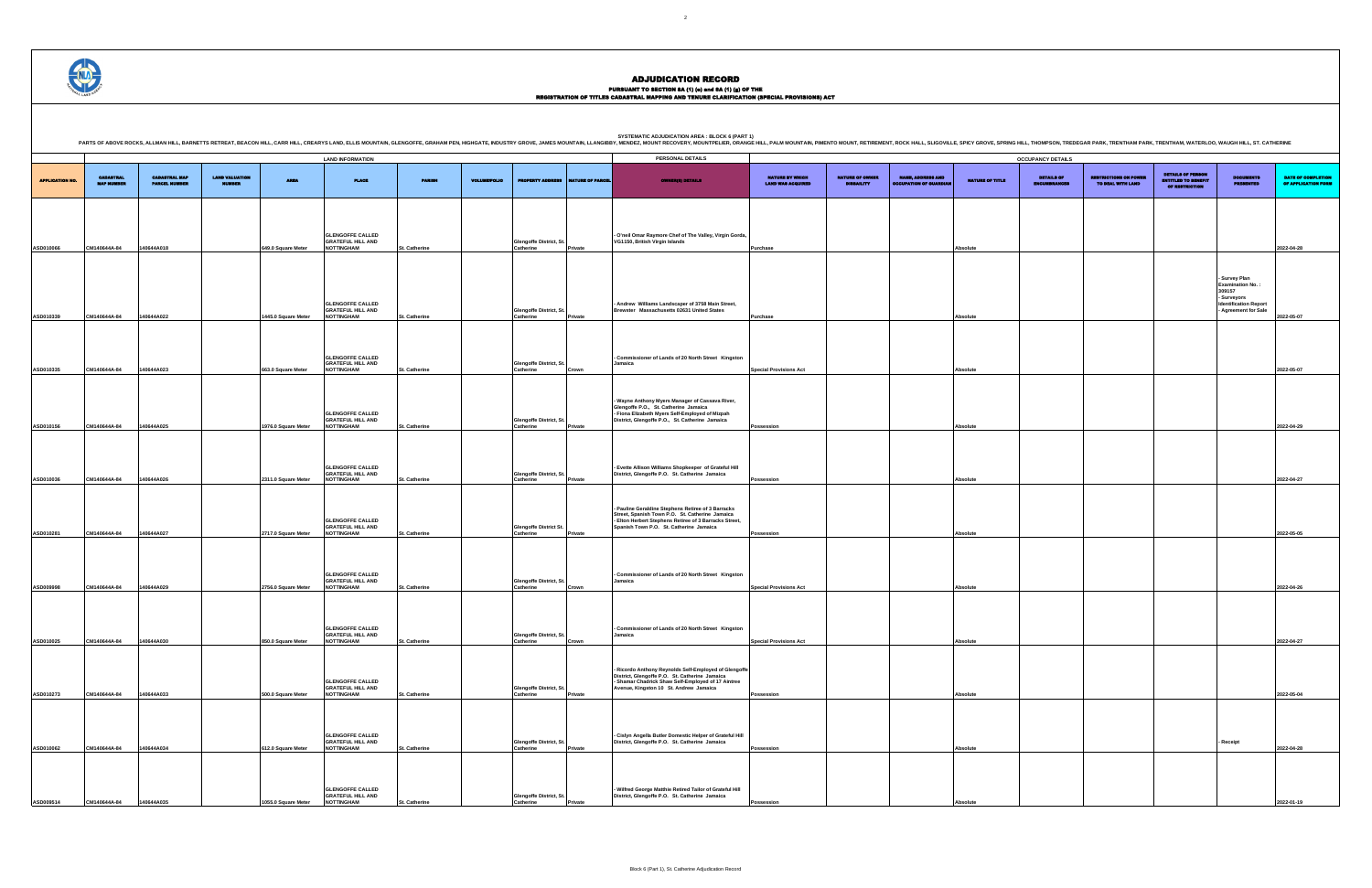## PURSUANT TO SECTION 8A (1) (0) and 8A (1) (g) OF THE<br>REGISTRATION OF TITLES CADASTRAL MAPPING AND TENURE CLARIFICATION (SPECIAL PROVISIONS) ACT

**SYSTEMATIC ADJUDICATION AREA : BLOCK 6 (PART 1)** .<br>RING HILL, THOMPSON, TREDEGAR PARK, TRENTHAM PARK, TRENTHAM, WATERLOO, WAUGH HILL, ST. CATHERINE

DETAILS OF ENCUMBRANCES RESTRICTIONS ON POWER TO DEAL WITH LAND DETAILS OF PERSON ENTITLED TO BENEFIT OF RESTRICTION DOCUMENTS PRESENTED DATE OF COMPLETION OF APPLICATION FORM **Possession Qualified 2022-04-02 Purchase Absolute 2022-01-19 Special Provisions Act Absolute 2022-04-26 Special Provisions Act Absolute 2022-05-13 Special Provisions Act Absolute 2022-05-11 Possession Absolute 2022-04-26 - Survey Plan Examination No. : 273698 - Property Tax Receipts 2022-03-23 - Receipt 2022-04-29 Possession Absolute 2022-05-02 Possession Absolute 2022-05-03 Possession Absolute 2022-05-03 Possession Absolute 2022-05-17**

|                       |                                       |                                              |                                        |                     | <b>LAND INFORMATION</b>                                                  |                      |                     |                                      |                         | PERSONAL DETAILS                                                                                                                                                                                                                  |                                             |                                             |                                                         |                 | <b>OCCUPANCY DETAILS</b>   |
|-----------------------|---------------------------------------|----------------------------------------------|----------------------------------------|---------------------|--------------------------------------------------------------------------|----------------------|---------------------|--------------------------------------|-------------------------|-----------------------------------------------------------------------------------------------------------------------------------------------------------------------------------------------------------------------------------|---------------------------------------------|---------------------------------------------|---------------------------------------------------------|-----------------|----------------------------|
|                       |                                       |                                              |                                        |                     |                                                                          |                      |                     |                                      |                         |                                                                                                                                                                                                                                   |                                             |                                             |                                                         |                 |                            |
| <b>APPLICATION NO</b> | <b>CADASTRAL</b><br><b>MAP NUMBER</b> | <b>CADASTRAL MAP</b><br><b>PARCEL NUMBER</b> | <b>LAND VALUATION</b><br><b>NUMBER</b> | <b>AREA</b>         | <b>PLACE</b>                                                             | <b>PARISH</b>        | <b>VOLUME/FOLIO</b> | <b>PROPERTY ADDRESS</b>              | <b>NATURE OF PARCEI</b> | <b>OWNER(8) DETAILS</b>                                                                                                                                                                                                           | NATURE BY WHICH<br><b>LAND WAS ACQUIRED</b> | <b>NATURE OF OWNER</b><br><b>DISBAILITY</b> | <b>NAME, ADDRESS AND</b><br><b>CCUPATION OF QUARDIA</b> | NATURE OF TITLE | DETAILS OF<br>ENCUMBRANCES |
|                       |                                       |                                              |                                        |                     | <b>GLENGOFFE CALLED</b>                                                  |                      |                     |                                      |                         | Roxoan Beverly Gordon-Soares Minister of Religion of<br>Grateful Hill District, Glengoffe P.O. St. Catherine<br>Jamaica<br>- Lionel Gordon Labourer of Coakley District, Stony Hill                                               |                                             |                                             |                                                         |                 |                            |
| ASD009629             | CM140644A-84                          | 40644A036                                    |                                        | 1699.0 Square Meter | <b>GRATEFUL HILL AND</b><br><b>NOTTINGHAM</b>                            | St. Catherine        |                     | Glengoffe District, St.<br>Catherine | Private                 | P.O. St. Andrew Jamaica                                                                                                                                                                                                           | Possession                                  |                                             |                                                         | Qualified       |                            |
|                       |                                       |                                              |                                        |                     | <b>GLENGOFFE CALLED</b><br><b>GRATEFUL HILL AND</b>                      |                      |                     | Glengoffe District, St.              |                         | Melva Rose Bolton Housekeeper of Goffe Road<br>District, Glengoffe P.O. St. Catherine Jamaica                                                                                                                                     |                                             |                                             |                                                         |                 |                            |
| ASD009511             | CM140644A-84                          | 140644A037                                   |                                        | 1356.0 Square Meter | <b>NOTTINGHAM</b>                                                        | St. Catherine        |                     | Catherine                            | Private                 |                                                                                                                                                                                                                                   | Purchase                                    |                                             |                                                         | Absolute        |                            |
| ASD010002             | CM140644A-84                          | 140644A039                                   |                                        | 1498.0 Square Meter | <b>GLENGOFFE CALLED</b><br><b>GRATEFUL HILL AND</b><br><b>NOTTINGHAM</b> | St. Catherine        |                     | Glengoffe District, St.<br>Catherine | Crown                   | Commissioner of Lands of 20 North Street Kingston<br>Jamaica                                                                                                                                                                      | <b>Special Provisions Act</b>               |                                             |                                                         | <b>Absolute</b> |                            |
| ASD010447             | CM140644A-84                          | 140644A040                                   |                                        | 2839.0 Square Meter | <b>GLENGOFFE CALLED</b><br><b>GRATEFUL HILL AND</b><br><b>NOTTINGHAM</b> | <b>St. Catherine</b> |                     | Glengoffe District, St.<br>Catherine | Crown                   | Commissioner of Lands of 20 North Street Kingston<br>Jamaica                                                                                                                                                                      | <b>Special Provisions Act</b>               |                                             |                                                         | Absolute        |                            |
|                       |                                       |                                              |                                        |                     | <b>GLENGOFFE CALLED</b><br><b>GRATEFUL HILL AND</b>                      |                      |                     | Glengoffe District, St.<br>Catherine |                         | Commissioner of Lands of 20 North Street Kingston<br>Jamaica                                                                                                                                                                      |                                             |                                             |                                                         |                 |                            |
| ASD010414             | CM140644A-84                          | 140644A041                                   |                                        | 3946.0 Square Meter | <b>NOTTINGHAM</b>                                                        | St. Catherine        |                     |                                      | Crown                   |                                                                                                                                                                                                                                   | <b>Special Provisions Act</b>               |                                             |                                                         | Absolute        |                            |
| ASD009967             | CM140644A-84                          | 140644A046                                   |                                        | 439.0 Square Meter  | <b>GLENGOFFE CALLED</b><br><b>GRATEFUL HILL AND</b><br><b>NOTTINGHAM</b> | St. Catherine        |                     | Glengoffe District, St.<br>Catherine | Private                 | Anthony Lloyd Brown Construction Worker of 11629<br>137th Avenue, North West Edmonton Alberta AB T5E-<br>1Z6 Canada                                                                                                               | Possession                                  |                                             |                                                         | <b>Absolute</b> |                            |
| ASD009555             | CM140644A-84                          | 140644A048                                   |                                        | 430.0 Square Meter  | <b>GLENGOFFE CALLED</b><br><b>GRATEFUL HILL AND</b><br><b>NOTTINGHAM</b> | St. Catherine        |                     | Glengoffe District, St.<br>Catherine | Private                 | Ruby May Reid Caregiver of Grateful Hill District,<br>Glengoffe P.O. St. Catherine Jamaica                                                                                                                                        | Possession                                  |                                             |                                                         | <b>Absolute</b> |                            |
| ASD010153             | CM140644A-84                          | 40644A050                                    |                                        | 802.0 Square Meter  | <b>GLENGOFFE CALLED</b><br><b>GRATEFUL HILL AND</b><br><b>NOTTINGHAM</b> | <b>St. Catherine</b> |                     | Glengoffe District, St.<br>Catherine | Private                 | Wyomie Jacqueline Edwards-West Housekeeper of<br>Grateful Hill District, Glengoffe P.O. St. Catherine<br>Jamaica<br>- Carlton Anthony West Construction Worker of Grateful<br>Hill District, Glengoffe P.O. St. Catherine Jamaica | Purchase                                    |                                             |                                                         | Absolute        |                            |
| ASD010185             | CM140645-405                          | 140645001                                    |                                        | 1625.0 Square Meter | SPRING HILL AND<br><b>GLENGOFFE</b>                                      | St. Catherine        |                     | Glengoffe District, St.<br>Catherine | Private                 | Jamaica Baptist Union of 2B Washington Boulevard,<br>Kingston 20 St. Andrew Jamaica                                                                                                                                               | Possession                                  |                                             |                                                         | Absolute        |                            |
| ASD010214             | CM140645-405                          | 140645002                                    |                                        | 3183.0 Square Meter | SPRING HILL AND<br><b>GLENGOFFE</b>                                      | St. Catherine        |                     | Glengoffe District, St.<br>Catherine |                         | Jamaica Baptist Union of 2B Washington Boulevard,<br>Kingston 20 St. Andrew Jamaica                                                                                                                                               |                                             |                                             |                                                         | Absolute        |                            |
|                       |                                       |                                              |                                        |                     | SPRING HILL AND                                                          |                      |                     | Glengoffe District, St.              | Private                 | Jamaica Baptist Union of 2B Washington Boulevard,<br>Kingston 20 St. Andrew Jamaica                                                                                                                                               | Possession                                  |                                             |                                                         |                 |                            |
| ASD010215             | CM140645-405                          | 140645003                                    |                                        | 2734.0 Square Meter | <b>GLENGOFFE</b>                                                         | <b>St. Catherine</b> |                     | Catherine                            | Private                 |                                                                                                                                                                                                                                   | Possession                                  |                                             |                                                         | Absolute        |                            |
|                       |                                       |                                              |                                        |                     | <b>SPRING HILL AND</b>                                                   |                      |                     | Glengoffe District, St.              |                         | Anthony Dixon Landscaper of Mizpah District,<br>Glengoffe P.O. St. Catherine Jamaica                                                                                                                                              |                                             |                                             |                                                         |                 |                            |
| ASD010506             | CM140645-405                          | 140645006                                    |                                        | 331.0 Square Meter  | <b>GLENGOFFE</b>                                                         | <b>St. Catherine</b> |                     | Catherine                            | Private                 |                                                                                                                                                                                                                                   | Possession                                  |                                             |                                                         | Absolute        |                            |

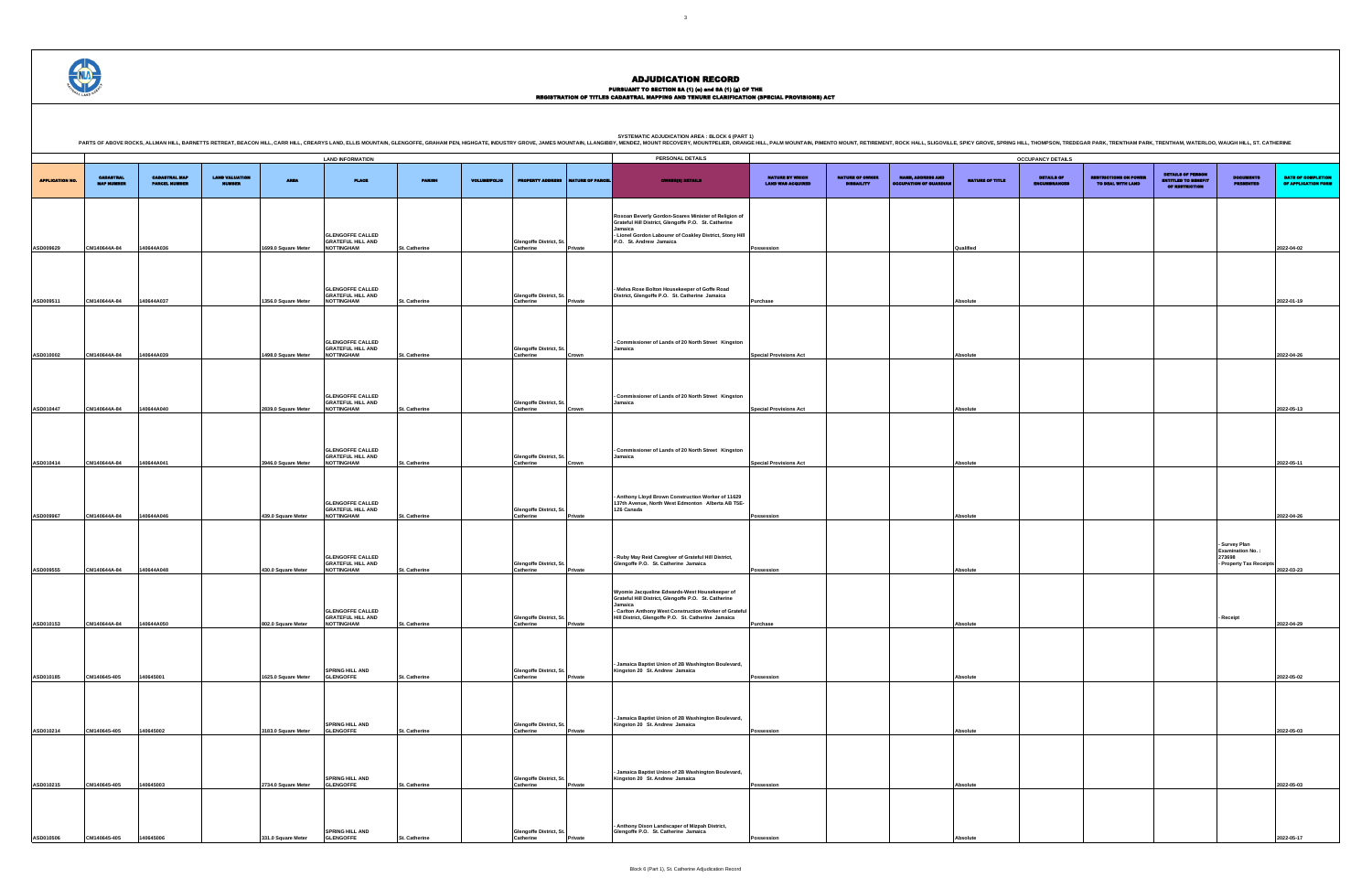## PURSUANT TO SECTION 8A (1) (0) and 8A (1) (g) OF THE<br>REGISTRATION OF TITLES CADASTRAL MAPPING AND TENURE CLARIFICATION (SPECIAL PROVISIONS) ACT

DETAILS OF ENCUMBRANCES RESTRICTIONS ON POWER TO DEAL WITH LAND DETAILS OF PERSON ENTITLED TO BENEFIT OF RESTRICTION DOCUMENTS PRESENTED DATE OF COMPLETION OF APPLICATION FORM **Possession Absolute 2022-05-02 Possession Right of Way 3m wide Right of Way 3m wide Right of Way 3m wide 2022-05-16 - Property Tax Receipts 2022-05-02 Possession Absolute 2022-04-27 Possession Absolute 2022-05-16 Possession COV Right of Way 3m wide Qualified COV 2022-05-12 Possession Qualified 2022-05-03 Possession Absolute 2022-04-20 Special Provisions Act Absolute 2022-05-03 Possession Absolute 2022-05-13 Possession Qualified 2022-04-20 Possession Absolute 2022-05-06**

|                        |                                       |                                              |                       |                     | <b>LAND INFORMATION</b>                    |                      |                     |                                            |                  | <b>SYSTEMATIC ADJUDICATION AREA : BLOCK 6 (PART 1)</b><br>PARTS OF ABOVE ROCKS, ALLMAN HILL, BARNETTS RETREAT, BEACON HILL, CARR HILL, CARR HILL, CARR HILL, CARR HILL, CARR HILL, CARR HILL, CARR HILL, CARR HILL, BARNOUNTAIN, ELLIS MOUNTAIN, OLENGOFFE, GRAHAM PEN, HIGHOATE, INDUST<br>PERSONAL DETAILS |                                             |                                             |                                                       |                 | <b>OCCUPANCY DETAILS</b>            |                                                   |                                                                                 |                                     |                             |
|------------------------|---------------------------------------|----------------------------------------------|-----------------------|---------------------|--------------------------------------------|----------------------|---------------------|--------------------------------------------|------------------|--------------------------------------------------------------------------------------------------------------------------------------------------------------------------------------------------------------------------------------------------------------------------------------------------------------|---------------------------------------------|---------------------------------------------|-------------------------------------------------------|-----------------|-------------------------------------|---------------------------------------------------|---------------------------------------------------------------------------------|-------------------------------------|-----------------------------|
| <b>APPLICATION NO.</b> | <b>CADASTRAL</b><br><b>MAP NUMBER</b> | <b>CADASTRAL MAP</b><br><b>PARCEL NUMBER</b> | <b>LAND VALUATION</b> | <b>AREA</b>         | <b>PLACE</b>                               | <b>PARISH</b>        | <b>VOLUME/FOLIO</b> | <b>MOPERTY ADD</b>                         | NATURE OF PARCEL | <b>OWNER(8) DETAILS</b>                                                                                                                                                                                                                                                                                      | NATURE BY WHICH<br><b>LAND WAS ACQUIRED</b> | <b>NATURE OF OWNER</b><br><b>DISBAILITY</b> | <b>NAME, ADDRESS AND</b><br><b>CUPATION OF GUARDL</b> | NATURE OF TITLE | <b>DETAILS OF</b><br><b>MRRANCE</b> | <b>RESTRICTIONS ON POWER</b><br>TO DEAL WITH LAND | <b>DETAILS OF PERSON</b><br><b>ENTITLED TO BENEFIT</b><br><b>OF RESTRICTION</b> | <b>DOCUMENTS</b><br><b>CISTMERS</b> | <b>DATE</b><br><b>OF AF</b> |
| ASD010171              | CM140645-405                          | 140645007                                    |                       | 1038.0 Square Meter | SPRING HILL AND<br><b>GLENGOFFE</b>        | <b>St. Catherine</b> |                     | Glengoffe District, St<br>Catherine        | Private          | - Rohan Gregory Brown Farmer of Mizpah District,<br>Glengoffe P.O. St. Catherine Jamaica<br>- Sharon Arclif Mathison Brown Farmer of Mizpah<br>District, Glengoffe P.O. St. Catherine Jamaica                                                                                                                | Possession                                  |                                             |                                                       | Absolute        |                                     |                                                   |                                                                                 |                                     | 2022-05                     |
| ASD010481              | CM140645-405                          | 140645008                                    |                       | 1388.0 Square Meter | <b>SPRING HILL AND</b><br><b>GLENGOFFE</b> | St. Catherine        |                     | Glengoffe District, S<br>Catherine         | Private          | Alvin Grant Unemployed of Mizpah District, Glengoffe<br>P.O. St. Catherine Jamaica                                                                                                                                                                                                                           | Possession                                  |                                             |                                                       | Absolute        | Right of Way 3m wide                |                                                   |                                                                                 |                                     | 2022-05                     |
|                        |                                       |                                              |                       |                     |                                            |                      |                     |                                            |                  | - Valerie Lyn Dixon Alias Ruby Unemployed of Mizpah                                                                                                                                                                                                                                                          |                                             |                                             |                                                       |                 |                                     |                                                   |                                                                                 |                                     |                             |
| ASD010173              | CM140645-405                          | 140645010                                    |                       | 1500.0 Square Meter | <b>SPRING HILL AND</b><br><b>GLENGOFFE</b> | <b>St. Catherine</b> |                     | <b>Glengoffe District, S</b><br>Catherine  | Private          | District, Glengoffe P.O. St. Catherine Jamaica                                                                                                                                                                                                                                                               | Purchase                                    |                                             |                                                       | Absolute        |                                     |                                                   |                                                                                 | <b>Property Tax Receipts</b>        | 2022-05                     |
| ASD010024              | CM140645-405                          | 140645011                                    |                       | 2912.0 Square Meter | <b>SPRING HILL AND</b><br><b>GLENGOFFE</b> | St. Catherine        |                     | Glengoffe District, St<br>Catherine        | Private          | - Rohan Gregory Brown Farmer of Mizpah District,<br>Glengoffe P.O. St. Catherine Jamaica<br>- Sharon Arclif Mathison Brown Farmer of Mizpah<br>District, Glengoffe P.O. St. Catherine Jamaica                                                                                                                | Possession                                  |                                             |                                                       | Absolute        |                                     |                                                   |                                                                                 |                                     | 2022-04                     |
|                        |                                       |                                              |                       |                     |                                            |                      |                     |                                            |                  | - Cartwright Livingston Auto Electrician of Mizpah                                                                                                                                                                                                                                                           |                                             |                                             |                                                       |                 |                                     |                                                   |                                                                                 |                                     |                             |
| ASD010482              | CM140645-405                          | 140645013                                    |                       | 3003.0 Square Meter | <b>SPRING HILL AND</b><br><b>GLENGOFFE</b> | St. Catherine        |                     | Glengoffe District, S<br>Catherine         | rivate           | District, Glengoffe P.O. St. Catherine Jamaica                                                                                                                                                                                                                                                               | Possession                                  |                                             |                                                       | Absolute        |                                     |                                                   |                                                                                 |                                     | 2022-05                     |
| ASD010431              | CM140645-405                          | 140645014                                    |                       | 2098.0 Square Meter | <b>SPRING HILL AND</b><br><b>GLENGOFFE</b> | <b>St. Catherine</b> |                     | <b>Glengoffe District, St</b><br>Catherine | Private          | - Sylvester Anthony Case Retired Policeman of<br>Glengoffe District, Glengoffe P.O St. Catherine<br>Jamaica<br>- Marlene Hyacinth Davidson Housekeeper of Fire Trail<br>Road, Carmichael #97, P.O. Box Nassau Bahamas                                                                                        | Possession                                  |                                             |                                                       | Qualified       | Right of Way 3m wide                |                                                   |                                                                                 |                                     | 2022-05                     |
|                        |                                       |                                              |                       |                     | <b>SPRING HILL AND</b>                     |                      |                     | <b>Glengoffe District, St</b>              |                  | Nicole Marshall Housewife of Mizpah District,<br>Glengoffe P.O. St. Catherine Jamaica<br>- Sedrick Reginald Pinnock Farmer of Mizpah District,<br>Glengoffe P.O. St. Catherine Jamaica                                                                                                                       |                                             |                                             |                                                       |                 |                                     |                                                   |                                                                                 |                                     |                             |
| ASD010228              | CM140645-405                          | 140645017                                    |                       | 1502.0 Square Meter | <b>GLENGOFFE</b>                           | <b>St. Catherine</b> |                     | Catherine                                  | ivate            | Bernice Joan Douglas Williams Self Employed of Spring<br>Hill District, Glengoffe P.O. St. Catherine Jamaica                                                                                                                                                                                                 | ossession                                   |                                             |                                                       | Qualified       |                                     |                                                   |                                                                                 |                                     | 2022-05                     |
| ASD009900              | CM140645-405                          | 140645019                                    |                       | 1025.0 Square Meter | <b>SPRING HILL AND</b><br><b>GLENGOFFE</b> | St. Catherine        |                     | Glengoffe District, St<br>Catherine        | vate             | - Dennis Williams Correctional Officer of Mizpah District,<br>Glengoffe P.O. St. Catherine Jamaica                                                                                                                                                                                                           | 'ossession                                  |                                             |                                                       | Absolute        |                                     |                                                   |                                                                                 |                                     | 2022-04                     |
| ASD010210              | CM140645-405                          | 140645021                                    |                       | 711.0 Square Meter  | <b>SPRING HILL AND</b><br><b>GLENGOFFE</b> | St. Catherine        |                     | Glengoffe District, St.<br>Catherine       | Crown            | Commissioner of Lands of 20 North Street Kingston<br>Jamaica                                                                                                                                                                                                                                                 | <b>Special Provisions Act</b>               |                                             |                                                       | Absolute        |                                     |                                                   |                                                                                 |                                     | 2022-05                     |
|                        |                                       |                                              |                       |                     |                                            |                      |                     |                                            |                  | Nequefa Latoya Satchell Caterer of 16 Mimosa Avenue,                                                                                                                                                                                                                                                         |                                             |                                             |                                                       |                 |                                     |                                                   |                                                                                 |                                     |                             |
| ASD010446              | CM140645-405                          | 140645022                                    |                       | 709.0 Square Meter  | SPRING HILL AND<br><b>GLENGOFFE</b>        | St. Catherine        |                     | <b>Glengoffe District, St</b><br>Catherine | Private          | Kingston 11 St. Andrew Jamaica                                                                                                                                                                                                                                                                               | Possession                                  |                                             |                                                       | Absolute        |                                     |                                                   |                                                                                 |                                     | 2022-05                     |
| ASD009903              | CM140645-405                          | 140645023                                    |                       | 1121.0 Square Meter | <b>SPRING HILL AND</b><br><b>GLENGOFFE</b> | St. Catherine        |                     | Glengoffe District, St.<br>Catherine       | Private          | Safiya Rosemarie Parish Student Teacher of Mizpah<br>District, Glengoffe P.O St. Catherine Jamaica<br>- Michela Shannon Parish of Mizpah District, Glengoffe<br>P.O St. Catherine Jamaica                                                                                                                    | Possession                                  |                                             |                                                       | Qualified       |                                     |                                                   |                                                                                 |                                     | 2022-04                     |
|                        |                                       |                                              |                       |                     |                                            |                      |                     |                                            |                  | Pamella Monica Williams Johnson Household Helper<br>of Salisbury Plain, Above Rocks P.O. St. Andrew                                                                                                                                                                                                          |                                             |                                             |                                                       |                 |                                     |                                                   |                                                                                 |                                     |                             |
| ASD010319              | CM140645-405                          | 140645024                                    |                       | 1179.0 Square Meter | <b>SPRING HILL AND</b><br><b>GLENGOFFE</b> | St. Catherine        |                     | Glengoffe District,<br>St.Catherine        | Private          | Jamaica                                                                                                                                                                                                                                                                                                      | Possession                                  |                                             |                                                       | Absolute        |                                     |                                                   |                                                                                 |                                     | 2022-05                     |



# ADJUDICATION RECORD

Block 6 (Part 1), St. Catherine Adjudication Record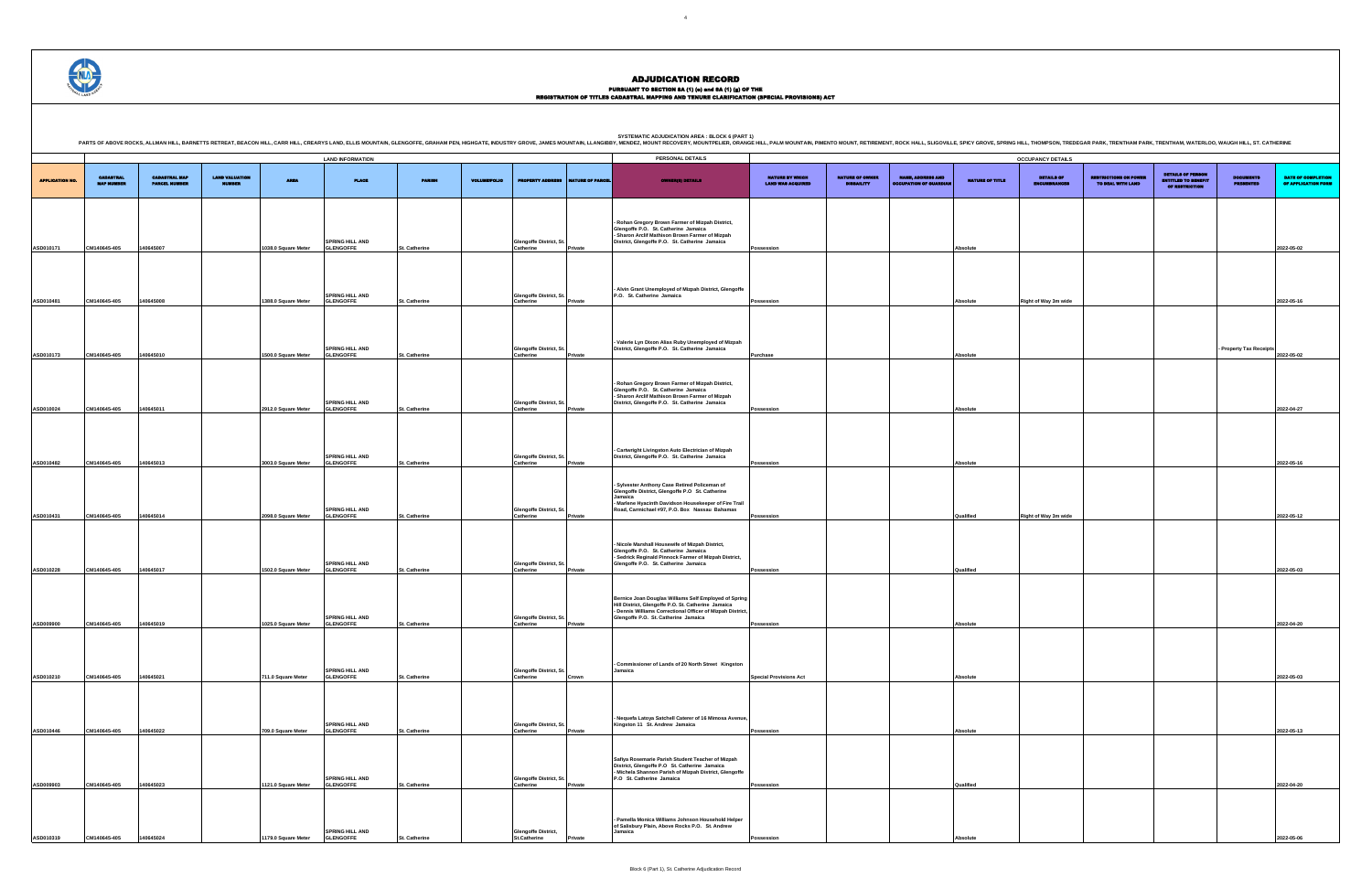## PURSUANT TO SECTION 8A (1) (0) and 8A (1) (g) OF THE<br>REGISTRATION OF TITLES CADASTRAL MAPPING AND TENURE CLARIFICATION (SPECIAL PROVISIONS) ACT

|                        |                                       |                                              |                                        |                     | <b>LAND INFORMATION</b>                    |               |                     |                                                   |                  | PERSONAL DETAILS                                                                                                                                                                                                                |                                                    |                                             |                                                           |                 | <b>OCCUPANCY DETAILS</b>          |
|------------------------|---------------------------------------|----------------------------------------------|----------------------------------------|---------------------|--------------------------------------------|---------------|---------------------|---------------------------------------------------|------------------|---------------------------------------------------------------------------------------------------------------------------------------------------------------------------------------------------------------------------------|----------------------------------------------------|---------------------------------------------|-----------------------------------------------------------|-----------------|-----------------------------------|
| <b>APPLICATION NO.</b> | <b>CADASTRAL</b><br><b>MAP NUMBER</b> | <b>CADASTRAL MAP</b><br><b>PARCEL NUMBER</b> | <b>LAND VALUATION</b><br><b>AUMBER</b> | <b>AREA</b>         | <b>PLACE</b>                               | <b>PARISH</b> | <b>VOLUME/FOLIO</b> | <b>PROPERTY ADDR</b>                              | NATURE OF PARCEL | <b>OWNER(8) DETAILS</b>                                                                                                                                                                                                         | <b>NATURE BY WHICH</b><br><b>LAND WAS ACQUIRED</b> | <b>NATURE OF OWNER</b><br><b>DISBAILITY</b> | <b>NAME, ADDRESS AND</b><br><b>OCCUPATION OF GUARDIAN</b> | NATURE OF TITLE | <b>DETAILS OF</b><br>INCUMBRANCES |
|                        |                                       |                                              |                                        |                     | <b>SPRING HILL AND</b>                     |               |                     | Glengoffe District, St.                           |                  | Kerry-Ann Harper-Edwards Principal of Lot 71<br>Sapphire Drive Jewel Estate, Church Road, Bog Walk<br>St. Catherine Jamaica<br>- Craig A Edwards Truck Driver of 105 La Rose Avenue,<br>Apt 30 Etobicoke Ontario M9P 1A9 Canada |                                                    |                                             |                                                           |                 |                                   |
| ASD010128              | CM140645-405                          | 140645025                                    |                                        | 1193.0 Square Meter | <b>GLENGOFFE</b>                           | St. Catherine |                     | Catherine                                         | Private          |                                                                                                                                                                                                                                 | <b>Purchase</b>                                    |                                             |                                                           | Absolute        |                                   |
|                        |                                       |                                              |                                        |                     | <b>SPRING HILL AND</b>                     |               |                     | <b>Glengoffe District, St</b>                     |                  | - Julie Hayden Housewife of Glengoffe District,<br>Glengoffe P.O. St. Catherine Jamaica                                                                                                                                         |                                                    |                                             |                                                           |                 |                                   |
| ASD010061              | CM140645-405                          | 140645026                                    |                                        | 1729.0 Square Meter | <b>GLENGOFFE</b>                           | St. Catherine |                     | Catherine                                         | Private          |                                                                                                                                                                                                                                 | <b>Purchase</b>                                    |                                             |                                                           | Absolute        |                                   |
| ASD010103              | CM140645-405                          | 140645027                                    |                                        | 1191.0 Square Meter | <b>SPRING HILL AND</b><br><b>GLENGOFFE</b> | St. Catherine |                     | <b>Glengoffe District, St.</b><br>Catherine       | Crown            | Commissioner of Lands of 20 North Street Kingston<br>Jamaica                                                                                                                                                                    | <b>Special Provisions Act</b>                      |                                             |                                                           | Absolute        |                                   |
| ASD010067              | CM140645-405                          | 140645028                                    |                                        | 1380.0 Square Meter | <b>SPRING HILL AND</b><br><b>GLENGOFFE</b> | St. Catherine |                     | <b>Glengoffe District, St</b><br>Catherine        | Private          | Peter Ricardo Hayden Mason of Glengoffe District,<br>Glengoffe P.O. St. Catherine Jamaica<br>- Glendon Paul Hayden Technician of Glengoffe District,<br>Glengoffe P.O. St. Catherine Jamaica                                    | Possession                                         |                                             |                                                           | <b>Absolute</b> |                                   |
| ASD010433              | CM140645-405                          | 140645029                                    |                                        | 5246.0 Square Meter | <b>SPRING HILL AND</b><br><b>GLENGOFFE</b> | St. Catherine |                     | <b>Glengoffe District,</b><br><b>St.Catherine</b> | Private          | - Carlene Anjhu Mccrea Nurse of 100 White Oaks, Apt<br>308 Whitby Ontario L1P 3B7 Canada                                                                                                                                        | Purchase                                           |                                             |                                                           | Absolute        |                                   |
| ASD010225              | CM140645-405                          | 140645030                                    |                                        | 908.0 Square Meter  | <b>SPRING HILL AND</b><br><b>GLENGOFFE</b> | St. Catherine |                     | <b>Glengoffe District, St</b><br>Catherine        | Private          | - Carlene Anjhu Mccrea Nurse of 100 White Oaks, Apt<br>308 Whitby Ontario L1P 3B7 Canada                                                                                                                                        | Purchase                                           |                                             |                                                           | Absolute        |                                   |
| ASD010288              | CM140645-405                          | 140645031                                    |                                        | 6003.0 Square Meter | <b>SPRING HILL AND</b><br><b>GLENGOFFE</b> | St. Catherine | 429/55              | Glengoffe District, St.<br>Catherine              | Private          | - Terrence Neville Pagan Farmer of Mizpah District,<br>Glengoffe P.O. St. Catherine Jamaica                                                                                                                                     | Possession                                         |                                             |                                                           | Absolute        |                                   |
| ASD010428              | CM140645-405                          | 140645032                                    |                                        | 3144.0 Square Meter | <b>SPRING HILL AND</b><br><b>GLENGOFFE</b> | St. Catherine | 429/55              | Glengoffe District, St.<br>Catherine              | Private          | Leonard Lloyd Lattray Farmer of Mizpah District,<br>Glengoffe P.O. St. Catherine Jamaica<br>- Velma Joyce Lattray Domestic Helper of Mizpah<br>District, Glengoffe P.O. St. Catherine Jamaica                                   | Possession                                         |                                             |                                                           | Absolute        |                                   |
| ASD010430              | CM140645-405                          | 140645033                                    |                                        | 3850.0 Square Meter | <b>SPRING HILL AND</b><br><b>GLENGOFFE</b> | St. Catherine | 429/55              | <b>Glengoffe District, St.</b><br>Catherine       | Private          | Leonard Lloyd Lattray Farmer of Mizpah District,<br>Glengoffe P.O. St. Catherine Jamaica<br>- Velma Joyce Lattray Domestic Helper of Mizpah<br>District, Glengoffe P.O. St. Catherine Jamaica                                   | Possession                                         |                                             |                                                           | Absolute        |                                   |
| ASD010084              | CM140645-405                          | 140645035                                    |                                        | 2344.0 Square Meter | <b>SPRING HILL AND</b><br><b>GLENGOFFE</b> | St. Catherine |                     | <b>Glengoffe District, St</b><br>Catherine        | Private          | - Benjamin Augustus Smikle Electrician of Mizpah<br>District, Glengoffe P.O. St. Catherine Jamaica                                                                                                                              | Possession                                         |                                             |                                                           | Absolute        |                                   |
| ASD010095              | CM140645-405                          | 140645036                                    |                                        | 1277.0 Square Meter | <b>SPRING HILL AND</b><br><b>GLENGOFFE</b> | St. Catherine |                     | <b>Glengoffe District, St</b><br>Catherine        | Private          | - Benjamin Augustus Smikle Electrician of Mizpah<br>District, Glengoffe P.O. St. Catherine Jamaica                                                                                                                              | Possession                                         |                                             |                                                           | Absolute        |                                   |
| ASD010108              | CM140645-405                          | 140645037                                    |                                        | 2809.0 Square Meter | <b>SPRING HILL AND</b><br><b>GLENGOFFE</b> | St. Catherine | 429/55              | <b>Glengoffe District, St</b><br>Catherine        | Private          | - Ivylyn Naomi Notice Alias Dal Unemployed of Mizpah<br>District, Glengoffe P.O. St. Catherine Jamaica                                                                                                                          | Possession                                         |                                             |                                                           | Qualified       |                                   |

.<br>PRING HILL, THOMPSON, TREDEGAR PARK, TRENTHAM PARK, TRENTHAM, WATERLOO, WAUGH HILL, ST. CATHERINE

DETAILS OF ENCUMBRANCES RESTRICTIONS ON POWER TO DEAL WITH LAND DETAILS OF PERSON ENTITLED TO BENEFIT OF RESTRICTION DOCUMENTS PRESENTED DATE OF COMPLETION OF APPLICATION FORM **- Receipt 2022-04-29 Purchase Absolute 2022-04-28 Special Provisions Act Absolute 2022-04-28 Possession Absolute 2022-04-28 - Survey Plan Examination No. : 125363 2022-05-12 - Receipt 2022-05-03 Possession Absolute 2022-05-05 Possession Absolute 2022-05-12 Possession Absolute 2022-05-12 Possession Absolute 2022-04-28 Possession Absolute 2022-04-28 Possession Qualified 2022-04-29**

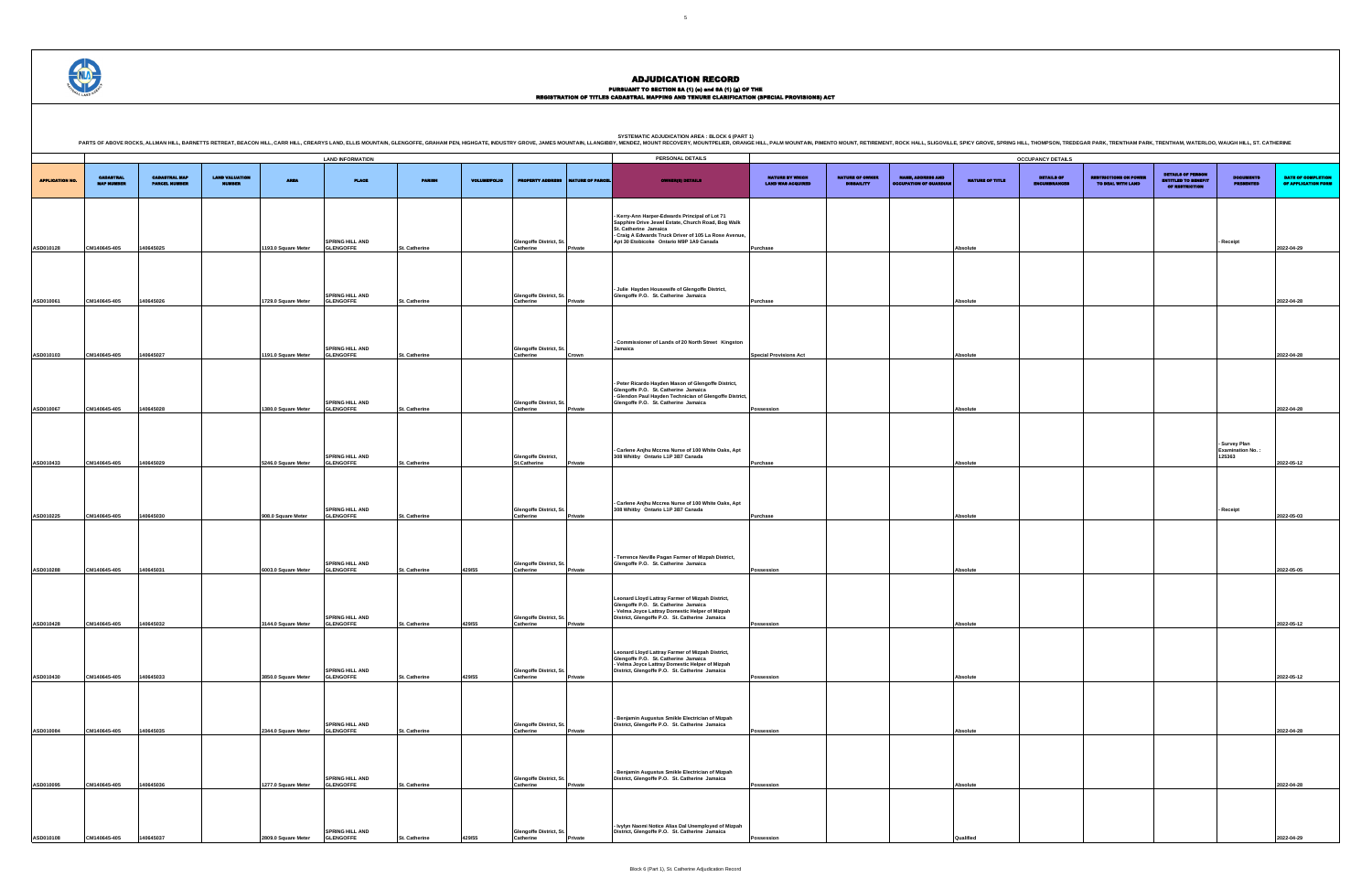PURSUANT TO SECTION 8A (1) (0) and 8A (1) (g) OF THE<br>REGISTRATION OF TITLES CADASTRAL MAPPING AND TENURE CLARIFICATION (SPECIAL PROVISIONS) ACT

DETAILS OF ENCUMBRANCES RESTRICTIONS ON POWER TO DEAL WITH LAND DETAILS OF PERSON ENTITLED TO BENEFIT OF RESTRICTION DOCUMENTS PRESENTED DATE OF COMPLETION OF APPLICATION FORM **Possession Absolute 2022-04-27 Possession Absolute 2022-04-27 Possession Qualified One Holding 2022-04-02 Possession Qualified One Holding 2022-04-02 Possession Qualified 2022-03-23 Possession Absolute 2022-03-23 Possession Absolute 2022-03-23 Special Provisions Act Absolute 2022-05-14 Possession Absolute 2022-05-03 Possession Absolute 2022-04-02 Special Provisions Act Absolute 2022-03-23** .<br>PRING HILL, THOMPSON, TREDEGAR PARK, TRENTHAM PARK, TRENTHAM, WATERLOO, WAUGH HILL, ST. CATHERINE

|                        |                                       |                                              |                                        |                     |                                            |               |                     |                                             |                         | PARTS OF ABOVE ROCKS, ALLMAN HILL, BARNETTS RETREAT, BEACON HILL, CARR HILL, CRRATYS LAND, ELLIS MOUNTAIN, GLENGOFFE, GRAHAM PEN, HIGHGATE, INDUSTRY GROVE, JAMES MOUNTAIN, LLANGIBBY, MENDEZ, MOUNT RECOVERY, MOUNTPELIER, OR                                                                                                                                                            |                                             |                                             |                                                    |                 |                                   |
|------------------------|---------------------------------------|----------------------------------------------|----------------------------------------|---------------------|--------------------------------------------|---------------|---------------------|---------------------------------------------|-------------------------|-------------------------------------------------------------------------------------------------------------------------------------------------------------------------------------------------------------------------------------------------------------------------------------------------------------------------------------------------------------------------------------------|---------------------------------------------|---------------------------------------------|----------------------------------------------------|-----------------|-----------------------------------|
|                        |                                       |                                              |                                        |                     | <b>LAND INFORMATION</b>                    |               |                     |                                             |                         | PERSONAL DETAILS                                                                                                                                                                                                                                                                                                                                                                          |                                             |                                             |                                                    |                 | <b>OCCUPANCY DETAILS</b>          |
| <b>APPLICATION NO.</b> | <b>CADASTRAL</b><br><b>MAP NUMBER</b> | <b>CADASTRAL MAP</b><br><b>PARCEL NUMBER</b> | <b>LAND VALUATION</b><br><b>MUMBER</b> | <b>AREA</b>         | <b>PLACE</b>                               | <b>PARISH</b> | <b>VOLUME/FOLIO</b> | <b>PROPERTY ADDRESS</b>                     | <b>NATURE OF PARCEL</b> | <b>OWNER(8) DETAILS</b>                                                                                                                                                                                                                                                                                                                                                                   | NATURE BY WHICH<br><b>LAND WAS ACQUIRED</b> | <b>NATURE OF OWNER</b><br><b>DISBAILITY</b> | NAME, ADDRESS AND<br><b>OCCUPATION OF GUARDIAL</b> | NATURE OF TITLE | DETAILS OF<br><b>ENCUMBRANCES</b> |
|                        |                                       |                                              |                                        |                     |                                            |               |                     |                                             |                         |                                                                                                                                                                                                                                                                                                                                                                                           |                                             |                                             |                                                    |                 |                                   |
| ASD010034              | CM140645-405                          | 140645040                                    |                                        | 2551.0 Square Meter | <b>SPRING HILL AND</b><br><b>GLENGOFFE</b> | St. Catherine |                     | Glengoffe District, St.<br><b>Catherine</b> | Private                 | Lorenzo Marshall Farmer of Spring Hill District,<br>Glengoffe P.O. St. Catherine Jamaica                                                                                                                                                                                                                                                                                                  | <b>Possession</b>                           |                                             |                                                    | Absolute        |                                   |
|                        |                                       |                                              |                                        |                     |                                            |               |                     |                                             |                         |                                                                                                                                                                                                                                                                                                                                                                                           |                                             |                                             |                                                    |                 |                                   |
| ASD010039              | CM140645-405                          | 140645041                                    |                                        | 663.0 Square Meter  | <b>SPRING HILL AND</b><br><b>GLENGOFFE</b> | St. Catherine |                     | Glengoffe District, St.<br>Catherine        | Private                 | Patsy May Creary Retired Janitor of Mizpah District,<br>Glengoffe P.O. St. Catherine Jamaica                                                                                                                                                                                                                                                                                              | Possession                                  |                                             |                                                    | Absolute        |                                   |
| ASD009630              | CM140646A-186                         | 140646A001                                   |                                        | 934.0 Square Meter  | <b>GLENGOFFE</b>                           | St. Catherine |                     | Glengoffe District, St.<br>Catherine        | Private                 | Sonia Olive Pryce Housewife of Goffe Road, Glengoffe<br>P.O. St. Catherine Jamaica<br>- Sandra Lena Thomas-Island Shopkeeper of Goffe<br>Road, Glengoffe P.O. St. Catherine Jamaica<br>- Doreen Maria Thomas-Thompson Chef of Goffe Road,<br>Glengoffe P.O. St. Catherine Jamaica<br>- Rupert Anthony Thomas Retired Shopkeeper of Goffe<br>Road, Glengoffe P.O. St. Catherine Jamaica    | Possession                                  |                                             |                                                    | Qualified       | <b>One Holding</b>                |
| ASD009631              | CM140646A-186                         | 140646A002                                   |                                        | 2198.0 Square Meter | <b>GLENGOFFE</b>                           | St. Catherine |                     | <b>Glengoffe District, St.</b><br>Catherine | Private                 | - Sonia Olive Pryce Housewife of Goffe Road, Glengoffe<br>P.O. St. Catherine Jamaica<br>- Doreen Maria Thomas-Thompson Chef of Goffe Road,<br>Glengoffe P.O. St. Catherine Jamaica<br>- Sandra Lena Thomas-Island Shopkeeper of Goffe<br>Road, Glengoffee P.O. St. Catherine Jamaica<br>- Rupert Anthony Thomas Retired Shopkeeper of Goffe<br>Road, Glengoffe P.O. St. Catherine Jamaica | Possession                                  |                                             |                                                    | Qualified       | <b>One Holding</b>                |
| ASD009558              | CM140646A-186                         | 140646A003                                   |                                        | 1527.0 Square Meter | <b>GLENGOFFE</b>                           | St. Catherine |                     | Glengoffe District, St.<br>Catherine        | Private                 | Pauline Pamella Stewart Babysitter of Glengoffe<br>District, Glengoffe P.O. St. Catherine Jamaica<br>- Paulette Patricia Baugh Teacher of Glengoffe District,<br>Glengoffe P.O. St. Catherine Jamaica                                                                                                                                                                                     | Possession                                  |                                             |                                                    | Qualified       |                                   |
| ASD009593              | CM140646A-186                         | 140646A004                                   |                                        | 833.0 Square Meter  | <b>GLENGOFFE</b>                           | St. Catherine |                     | Glengoffe District, St.<br>Catherine        | Private                 | Pauline Pamella Stewart Babysitter of Glengoffe<br>District, Glengoffe P.O. St. Catherine Jamaica<br>- Paulette Patricia Baugh Teacher of Glengoffe District,<br>Glengoffe P.O. St. Catherine Jamaica                                                                                                                                                                                     | Possession                                  |                                             |                                                    | Absolute        |                                   |
| ASD009566              | CM140646A-186                         | 140646A005                                   |                                        | 1935.0 Square Meter | <b>GLENGOFFE</b>                           | St. Catherine |                     | Glengoffe District, St.<br>Catherine        | Private                 | - Pauline Pamella Stewart Babysitter of Glengoffe<br>District, Glengoffe P.O. St. Catherine Jamaica<br>- Paulette Patricia Baugh Teacher of Glengoffe District,<br>Glengoffe P.O. St. Catherine Jamaica                                                                                                                                                                                   | Possession                                  |                                             |                                                    | Absolute        |                                   |
|                        |                                       |                                              |                                        |                     |                                            |               |                     | <b>Glengoffe District, St</b>               |                         | - Commissioner of Lands of 20 North Street Kingston<br>Jamaica                                                                                                                                                                                                                                                                                                                            |                                             |                                             |                                                    |                 |                                   |
| ASD010471              | CM140646A-186                         | 140646A007                                   |                                        | 449.0 Square Meter  | <b>GLENGOFFE</b>                           | St. Catherine |                     | Catherine<br><b>Glengoffe District, St</b>  | Crown                   | Blossom Rose Oakley Housewife of Goffe Road<br>District, Glengoffe P.O. St. Catherine Jamaica<br>- Lorenzo O'Shane Oakley Adult Student of Goffe Road<br>District, Glengoffe P.O. St. Catherine Jamaica                                                                                                                                                                                   | <b>Special Provisions Act</b>               |                                             |                                                    | Absolute        |                                   |
| ASD010196              | CM140646A-186                         | 140646A009                                   |                                        | 6084.0 Square Meter | <b>GLENGOFFE</b>                           | St. Catherine |                     | Catherine                                   | Private                 |                                                                                                                                                                                                                                                                                                                                                                                           | Possession                                  |                                             |                                                    | Absolute        |                                   |
| ASD009637              | CM140646A-186                         | 140646A010                                   |                                        | 658.0 Square Meter  | <b>GLENGOFFE</b>                           | St. Catherine |                     | <b>Glengoffe District, St</b><br>Catherine  | Private                 | - David Alexander Wills(Sr.) Butcher of Goffe Road<br>District, Glengoffe P.O. St. Catherine Jamaica                                                                                                                                                                                                                                                                                      | Possession                                  |                                             |                                                    | Absolute        |                                   |
|                        |                                       |                                              |                                        |                     |                                            |               |                     |                                             |                         | Commissioner of Lands of 20 North Street Kingston                                                                                                                                                                                                                                                                                                                                         |                                             |                                             |                                                    |                 |                                   |
| ASD009554              | CM140646A-186                         | 140646A012                                   |                                        | 654.0 Square Meter  | <b>GLENGOFFE</b>                           | St. Catherine |                     | <b>Glengoffe District, St</b><br>Catherine  | Crown                   | Jamaica                                                                                                                                                                                                                                                                                                                                                                                   | <b>Special Provisions Act</b>               |                                             |                                                    | Absolute        |                                   |
|                        |                                       |                                              |                                        |                     |                                            |               |                     |                                             |                         |                                                                                                                                                                                                                                                                                                                                                                                           |                                             |                                             |                                                    |                 |                                   |

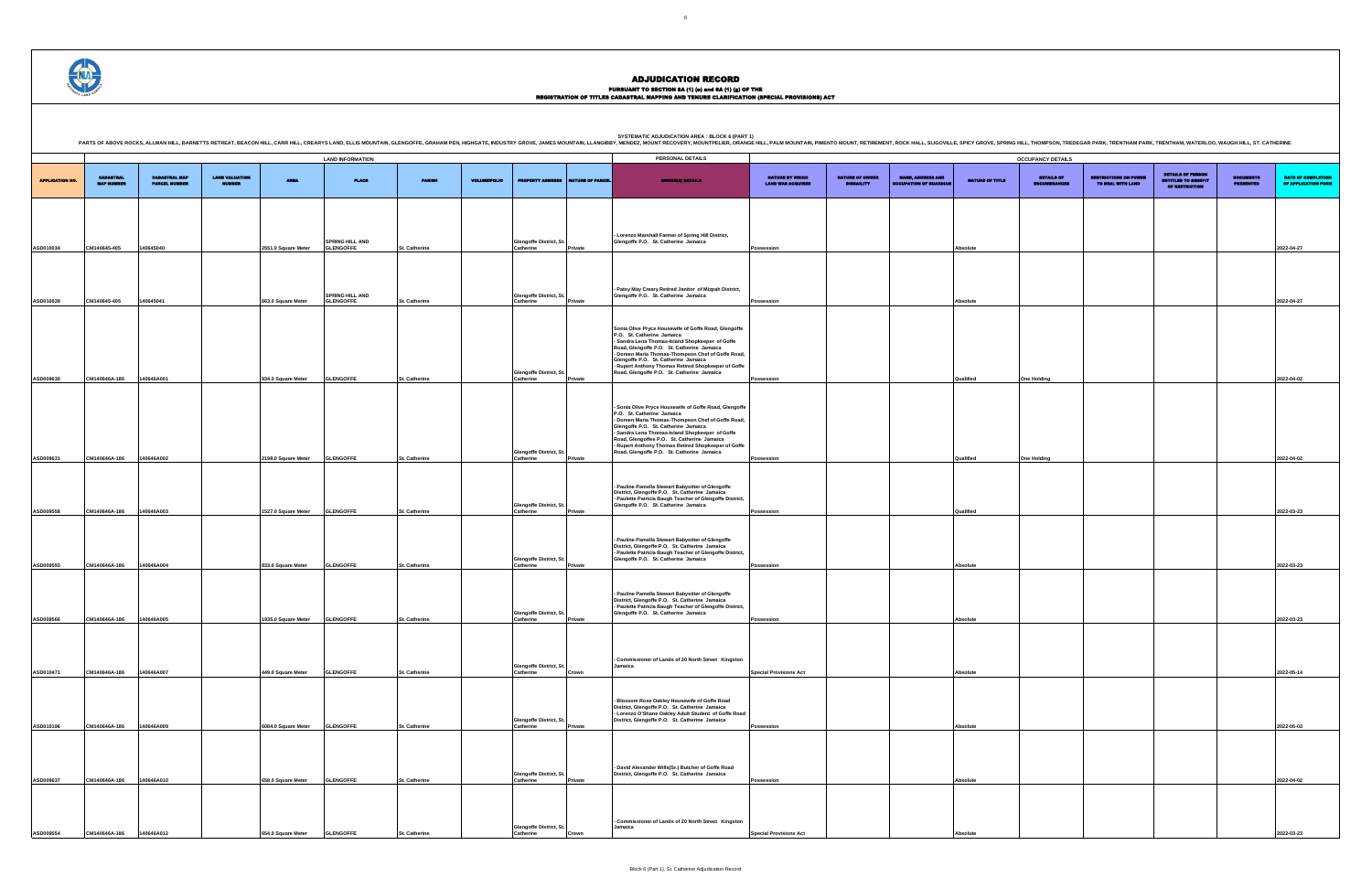## PURSUANT TO SECTION 8A (1) (0) and 8A (1) (g) OF THE<br>REGISTRATION OF TITLES CADASTRAL MAPPING AND TENURE CLARIFICATION (SPECIAL PROVISIONS) ACT

DETAILS OF ENCUMBRANCES RESTRICTIONS ON POWER TO DEAL WITH LAND DETAILS OF PERSON ENTITLED TO BENEFIT OF RESTRICTION DOCUMENTS PRESENTED DATE OF COMPLETION OF APPLICATION FORM **Possession Absolute 2022-05-03 Special Provisions Act Absolute 2022-03-23 Possession Absolute 2022-05-02 Special Provisions Act Absolute 2022-03-23 Special Provisions Act Absolute 2022-01-19 Special Provisions Act Absolute 2022-03-23 Inheritance Qualified 2022-04-27 - Property Tax Receipts 2022-04-02 - Survey Plan Examination No. : 384361 - Property Tax Receipts 2022-03-23 Possession Absolute 2022-04-02 Special Provisions Act Absolute 2022-04-18**

.<br>PRING HILL, THOMPSON, TREDEGAR PARK, TRENTHAM PARK, TRENTHAM, WATERLOO, WAUGH HILL, ST. CATHERINE

|                        |                                       |                                              |                                        |                     | <b>LAND INFORMATION</b> |               |                     |                                             |                  | PERSONAL DETAILS                                                                                                                                                                                                                                                                                                                                                                                                                                                                                                                                                        |                                             |                                             |                                                           |                 | <b>OCCUPANCY DETAILS</b>          |
|------------------------|---------------------------------------|----------------------------------------------|----------------------------------------|---------------------|-------------------------|---------------|---------------------|---------------------------------------------|------------------|-------------------------------------------------------------------------------------------------------------------------------------------------------------------------------------------------------------------------------------------------------------------------------------------------------------------------------------------------------------------------------------------------------------------------------------------------------------------------------------------------------------------------------------------------------------------------|---------------------------------------------|---------------------------------------------|-----------------------------------------------------------|-----------------|-----------------------------------|
| <b>APPLICATION NO.</b> | <b>CADASTRAL</b><br><b>MAP NUMBER</b> | <b>CADASTRAL MAP</b><br><b>PARCEL NUMBER</b> | <b>LAND VALUATION</b><br><b>MUMBER</b> | <b>AREA</b>         | <b>PLACE</b>            | <b>PARISH</b> | <b>VOLUME/FOLIO</b> | <b>PROPERTY ADDRESS</b>                     | NATURE OF PARCEL | <b>OWNER(8) DETAILS</b>                                                                                                                                                                                                                                                                                                                                                                                                                                                                                                                                                 | NATURE BY WHICH<br><b>LAND WAS ACQUIRED</b> | <b>NATURE OF OWNER</b><br><b>DISBAILITY</b> | <b>NAME, ADDRESS AND</b><br><b>OCCUPATION OF GUARDIAN</b> | NATURE OF TITLE | <b>DETAILS OF</b><br>INCUMBRANCES |
|                        |                                       |                                              |                                        |                     |                         |               |                     |                                             |                  |                                                                                                                                                                                                                                                                                                                                                                                                                                                                                                                                                                         |                                             |                                             |                                                           |                 |                                   |
| ASD010212              | CM140646A-186                         | 140646A014                                   |                                        | 5605.0 Square Meter | <b>GLENGOFFE</b>        | St. Catherine |                     | Glengoffe District, St.<br>Catherine        | Private          | - Calston Reid Driver of 7 Barleyfield Road, Brampton<br>Ontario L6R1R4 Canada                                                                                                                                                                                                                                                                                                                                                                                                                                                                                          | Possession                                  |                                             |                                                           | Absolute        |                                   |
|                        |                                       |                                              |                                        |                     |                         |               |                     |                                             |                  | Commissioner of Lands of 20 North Street Kingston                                                                                                                                                                                                                                                                                                                                                                                                                                                                                                                       |                                             |                                             |                                                           |                 |                                   |
| ASD009568              | CM140646A-186                         | 140646A015                                   |                                        | 3161.0 Square Meter | <b>GLENGOFFE</b>        | St. Catherine |                     | <b>Glengoffe District, St.</b><br>Catherine | Crown            | Jamaica                                                                                                                                                                                                                                                                                                                                                                                                                                                                                                                                                                 | <b>Special Provisions Act</b>               |                                             |                                                           | Absolute        |                                   |
| ASD010175              | CM140646A-186                         | 140646A016                                   |                                        | 2703.0 Square Meter | <b>GLENGOFFE</b>        | St. Catherine |                     | <b>Glengoffe District, St.</b><br>Catherine | Private          | - Edna Floretta Morrison Retired Dressmaker of Grateful<br>Hill Road, Glengoffe P.O. St. Catherine Jamaica                                                                                                                                                                                                                                                                                                                                                                                                                                                              | Possession                                  |                                             |                                                           | Absolute        |                                   |
|                        |                                       |                                              |                                        |                     |                         |               |                     | <b>Glengoffe District, St.</b>              |                  | Commissioner of Lands of 20 North Street Kingston<br>Jamaica                                                                                                                                                                                                                                                                                                                                                                                                                                                                                                            |                                             |                                             |                                                           |                 |                                   |
| ASD009569              | CM140646A-186                         | 140646A017                                   |                                        | 1774.0 Square Meter | <b>GLENGOFFE</b>        | St. Catherine |                     | Catherine                                   | Crown            |                                                                                                                                                                                                                                                                                                                                                                                                                                                                                                                                                                         | <b>Special Provisions Act</b>               |                                             |                                                           | <b>Absolute</b> |                                   |
| ASD009513              | CM140646A-186                         | 140646A019                                   |                                        | 2216.0 Square Meter | <b>GLENGOFFE</b>        | St. Catherine |                     | Glengoffe District, St.<br>Catherine        | Crown            | - Commissioner of Lands of 20 North Street Kingston<br>Jamaica                                                                                                                                                                                                                                                                                                                                                                                                                                                                                                          | <b>Special Provisions Act</b>               |                                             |                                                           | <b>Absolute</b> |                                   |
| ASD009553              | CM140646A-186                         | 140646A020                                   |                                        | 3563.0 Square Meter | <b>GLENGOFFE</b>        | St. Catherine |                     | Glengoffe District, St.<br>Catherine        | Crown            | - Commissioner of Lands of 20 North Street Kingston<br>Jamaica                                                                                                                                                                                                                                                                                                                                                                                                                                                                                                          | <b>Special Provisions Act</b>               |                                             |                                                           | Absolute        |                                   |
| ASD010045              | CM140646A-186                         | 140646A021                                   |                                        | 1271.0 Square Meter | <b>GLENGOFFE</b>        | St. Catherine |                     | Glengoffe District, St.<br>Catherine        | Private          | - Louaine Annetta Daniels-Dawkins Alias Lure Practical<br>Nurse of Grateful Hill District, Glengoffe P.O. St.<br>Catherine Jamaica<br>- Leon Ezekiel Daniels Block Maker of 14 Outlook<br>Avenue, Kingston 2 St. Andrew Jamaica<br>- Altiman Daniels Delivery Helper of 1M Glasspole Ave,<br>Kingston 2 St. Andrew Jamaica<br>- Randall Martle Daniels Janitor of 69 Lincoln Street,<br>East Orange New Jersey 07017 United States<br>- Constantine Alexander Daniels Alias Bobo Security<br>Officer of Grateful Hill District, Glengoffe P.O. St.<br>Catherine Jamaica | Inheritance                                 |                                             |                                                           | Qualified       |                                   |
| ASD009634              | CM140646A-186                         | 140646A022                                   |                                        | 1828.0 Square Meter | <b>GLENGOFFE</b>        | St. Catherine |                     | <b>Glengoffe District, St</b><br>Catherine  | Private          | Hortense Charlton Retired Maintenance Worker of<br>Glengoffe District, Glengoffe P.O. St. Catherine<br>Jamaica                                                                                                                                                                                                                                                                                                                                                                                                                                                          | Possession                                  |                                             |                                                           | Absolute        |                                   |
|                        |                                       |                                              |                                        |                     |                         |               |                     |                                             |                  | - Nadine Rose Phipps Ivey Hairdresser of Glengoffe                                                                                                                                                                                                                                                                                                                                                                                                                                                                                                                      |                                             |                                             |                                                           |                 |                                   |
| ASD009577              | CM140646A-186                         | 140646A023                                   |                                        | 3327.0 Square Meter | <b>GLENGOFFE</b>        | St. Catherine |                     | <b>Glengoffe District, St</b><br>Catherine  | Private          | District, Glengoffe P.O. St. Catherine Jamaica                                                                                                                                                                                                                                                                                                                                                                                                                                                                                                                          | Possession                                  |                                             |                                                           | Absolute        |                                   |
| ASD009635              | CM140646A-186                         | 140646A024                                   |                                        | 3792.0 Square Meter | <b>GLENGOFFE</b>        | St. Catherine |                     | <b>Glengoffe District, St</b><br>Catherine  | Private          | Norma Elaine Williams Domestic Worker of Glengoffe<br>District, Glengoffe P.O. St. Catherine Jamaica<br>- Uriel Williams Farmer of Glengoffe District, Glengoffe<br>P.O. St. Catherine Jamaica                                                                                                                                                                                                                                                                                                                                                                          | Possession                                  |                                             |                                                           | Absolute        |                                   |
|                        |                                       |                                              |                                        |                     |                         |               |                     |                                             |                  |                                                                                                                                                                                                                                                                                                                                                                                                                                                                                                                                                                         |                                             |                                             |                                                           |                 |                                   |
| ASD009845              | CM140646A-186                         | 140646A025                                   |                                        | 1044.0 Square Meter | <b>GLENGOFFE</b>        | St. Catherine |                     | <b>Glengoffe District, St</b><br>Catherine  | Crown            | - Commissioner of Lands of 20 North Street Kingston<br>Jamaica                                                                                                                                                                                                                                                                                                                                                                                                                                                                                                          | <b>Special Provisions Act</b>               |                                             |                                                           | <b>Absolute</b> |                                   |

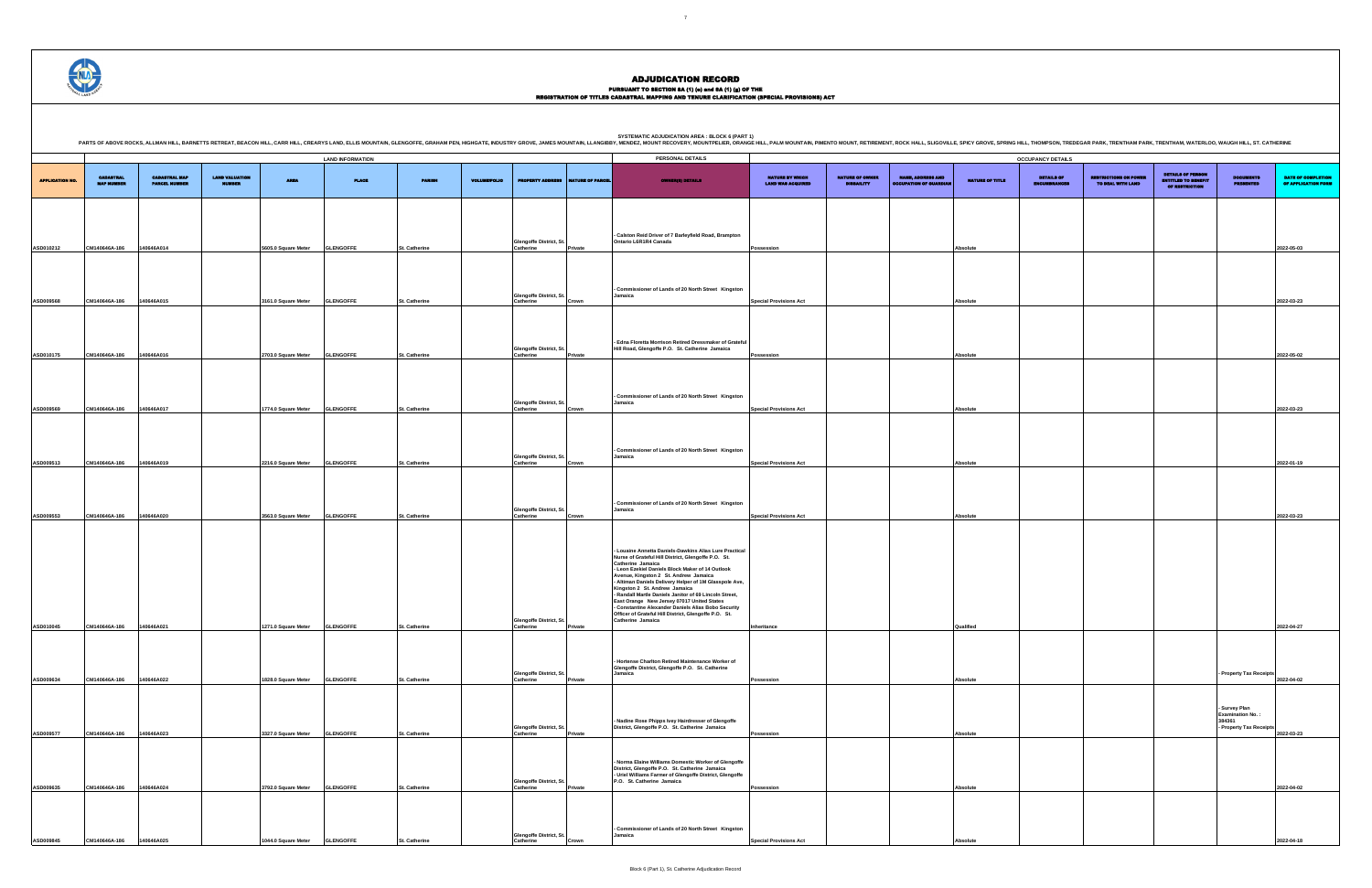## PURSUANT TO SECTION 8A (1) (0) and 8A (1) (g) OF THE<br>REGISTRATION OF TITLES CADASTRAL MAPPING AND TENURE CLARIFICATION (SPECIAL PROVISIONS) ACT

|                        |                                       |                                              |                                        |                     |                         |                      |                     |                                             |                  | PARTS OF ABOVE ROCKS, ALLMAN HILL, BARNETTS RETREAT, BEACON HILL, CARR HILL, CREARYS LAND, ELLIS MOUNTAIN, GLENGOFFE, GRAHAM PEN, HIGHGATE, INDUSTRY GROVE, JAMES MOUNTAIN, LLANGIBBY, MENDEZ, MOUNT RECOVERY, MOUNTPELIER, OR |                                             |                                             |                                                           |                 |                            |
|------------------------|---------------------------------------|----------------------------------------------|----------------------------------------|---------------------|-------------------------|----------------------|---------------------|---------------------------------------------|------------------|--------------------------------------------------------------------------------------------------------------------------------------------------------------------------------------------------------------------------------|---------------------------------------------|---------------------------------------------|-----------------------------------------------------------|-----------------|----------------------------|
|                        |                                       |                                              |                                        |                     | <b>LAND INFORMATION</b> |                      |                     |                                             |                  | PERSONAL DETAILS                                                                                                                                                                                                               |                                             |                                             |                                                           |                 | <b>OCCUPANCY DETAILS</b>   |
| <b>APPLICATION NO.</b> | <b>CADASTRAL</b><br><b>MAP NUMBER</b> | <b>CADASTRAL MAP</b><br><b>PARCEL NUMBER</b> | <b>LAND VALUATION</b><br><b>MUMBER</b> | <b>AREA</b>         | <b>PLACE</b>            | <b>PARISH</b>        | <b>VOLUME/FOLIO</b> | <b>PROPERTY ADDRESS</b>                     | NATURE OF PARCEL | <b>OWNER(8) DETAILS</b>                                                                                                                                                                                                        | NATURE BY WHICH<br><b>LAND WAS ACQUIRED</b> | <b>NATURE OF OWNER</b><br><b>DISBAILITY</b> | <b>NAME, ADDRESS AND</b><br><b>OCCUPATION OF GUARDIAN</b> | NATURE OF TITLE | DETAILS OF<br>ENCUMBRANCES |
|                        |                                       |                                              |                                        |                     |                         |                      |                     |                                             |                  |                                                                                                                                                                                                                                |                                             |                                             |                                                           |                 |                            |
| ASD009846              | CM140646A-186                         | 140646A026                                   |                                        | 474.0 Square Meter  | <b>GLENGOFFE</b>        | St. Catherine        |                     | Glengoffe District, St.<br>Catherine        | Crown            | - Commissioner of Lands of 20 North Street Kingston<br>Jamaica                                                                                                                                                                 | <b>Special Provisions Act</b>               |                                             |                                                           | Absolute        |                            |
|                        |                                       |                                              |                                        |                     |                         |                      |                     |                                             |                  |                                                                                                                                                                                                                                |                                             |                                             |                                                           |                 |                            |
| ASD009490              | CM140646B-334                         | 140646B074                                   |                                        | 2124.0 Square Meter | <b>GLENGOFFE</b>        | <b>St. Catherine</b> |                     | Glenfoffe District, St.<br>Catherine        | Private          | Anthony Adolphus Mathews Security Officer of<br>Glengoffe District, Glengoffe P.O. St. Catherine<br>Jamaica                                                                                                                    |                                             |                                             |                                                           |                 |                            |
|                        |                                       |                                              |                                        |                     |                         |                      |                     |                                             |                  |                                                                                                                                                                                                                                | Possession                                  |                                             |                                                           | Absolute        |                            |
| ASD009517              | CM140646B-334                         | 140646B076                                   |                                        | 350.0 Square Meter  | <b>GLENGOFFE</b>        | <b>St. Catherine</b> |                     | <b>Glengoffe District, St.</b><br>Catherine | Private          | - Larose Biggs Caregiver of Glengoffe District,<br>Glengoffe P.O. St. Catherine Jamaica                                                                                                                                        | Possession                                  |                                             |                                                           | Qualified       |                            |
|                        |                                       |                                              |                                        |                     |                         |                      |                     |                                             |                  |                                                                                                                                                                                                                                |                                             |                                             |                                                           |                 |                            |
| ASD009515              | CM140646B-334                         | 140646B077                                   |                                        | 345.0 Square Meter  | <b>GLENGOFFE</b>        | <b>St. Catherine</b> |                     | Glengoffe District, St.<br>Catherine        | Crown            | - Commissioner of Lands of 20 North Street Kingston<br>Jamaica                                                                                                                                                                 | <b>Special Provisions Act</b>               |                                             |                                                           | Absolute        |                            |
|                        |                                       |                                              |                                        |                     |                         |                      |                     |                                             |                  |                                                                                                                                                                                                                                |                                             |                                             |                                                           |                 |                            |
| ASD009488              | CM140646B-334                         | 140646B078                                   |                                        | 784.0 Square Meter  | <b>GLENGOFFE</b>        | St. Catherine        |                     | <b>Glengoffe District, St.</b><br>Catherine | Private          | Anthony Adolphus Mathews Security Officer of<br>Glengoffe District, Glengoffe P.O. St. Catherine<br>Jamaica                                                                                                                    | Possession                                  |                                             |                                                           | <b>Absolute</b> |                            |
|                        |                                       |                                              |                                        |                     |                         |                      |                     |                                             |                  |                                                                                                                                                                                                                                |                                             |                                             |                                                           |                 |                            |
| ASD010261              | CM140646B-334                         | 140646B079                                   |                                        | 479.0 Square Meter  | <b>GLENGOFFE</b>        | St. Catherine        |                     | Glengoffe District, St.<br>Catherine        | Crown            | - Commissioner of Lands of 20 North Street Kingston<br>Jamaica                                                                                                                                                                 | <b>Special Provisions Act</b>               |                                             |                                                           | Absolute        |                            |
|                        |                                       |                                              |                                        |                     |                         |                      |                     |                                             |                  |                                                                                                                                                                                                                                |                                             |                                             |                                                           |                 |                            |
| ASD010265              | CM140646B-334                         | 140646B080                                   |                                        | 1378.0 Square Meter | <b>GLENGOFFE</b>        | St. Catherine        |                     | Glengoffe District, St.<br>Catherine        | Private          | - Milton Johnson Construction Worker of Hayfield,<br>Linstead P.O. St. Catherine Jamaica                                                                                                                                       | Possession                                  |                                             |                                                           | Absolute        |                            |
|                        |                                       |                                              |                                        |                     |                         |                      |                     |                                             |                  |                                                                                                                                                                                                                                |                                             |                                             |                                                           |                 |                            |
| ASD010479              | CM140646B-334                         | 140646B081                                   |                                        | 975.0 Square Meter  | <b>GLENGOFFE</b>        | St. Catherine        |                     | <b>Glengoffe District, St.</b><br>Catherine | Private          | - Winston Howell Alias Tan Tan Welder of Glengoffe<br>District, Glengoffe P.O. St. Catherine Jamaica                                                                                                                           | Possession                                  |                                             |                                                           | <b>Absolute</b> |                            |
|                        |                                       |                                              |                                        |                     |                         |                      |                     |                                             |                  |                                                                                                                                                                                                                                |                                             |                                             |                                                           |                 |                            |
| ASD010480              | CM140646B-334                         | 140646B082                                   |                                        | 746.0 Square Meter  | <b>GLENGOFFE</b>        | St. Catherine        |                     | <b>Glengoffe District, St</b><br>Catherine  | Private          | Shameka Kellisha Goldson Crooks Unemployed of 368<br>Dorchester DR, Ironshore Montego Bay St. James<br>Jamaica                                                                                                                 | Inheritance                                 |                                             |                                                           | Qualified       |                            |
|                        |                                       |                                              |                                        |                     |                         |                      |                     |                                             |                  |                                                                                                                                                                                                                                |                                             |                                             |                                                           |                 |                            |
| ASD010159              | CM140646C-330                         | 140646C028                                   |                                        | 333.0 Square Meter  | <b>GLENGOFFE</b>        | St. Catherine        | 178/34              | <b>Glengoffe District, St</b><br>Catherine  | Private          | - Oswald St. Mark Maise Farmer of Glengoffe District,<br>Glengoffe P.O. St. Catherine Jamaica                                                                                                                                  | Possession                                  |                                             |                                                           | Absolute        |                            |
|                        |                                       |                                              |                                        |                     |                         |                      |                     |                                             |                  |                                                                                                                                                                                                                                |                                             |                                             |                                                           |                 |                            |
| ASD009516              | CM140646C-330                         | 140646C029                                   |                                        | 444.0 Square Meter  | <b>GLENGOFFE</b>        | St. Catherine        | 178/34              | <b>Glengoffe District, St</b><br>Catherine  | Private          | Albert Maise Carpenter of Glengoffe District, Glengoffe<br>P.O. St. Catherine Jamaica                                                                                                                                          | Possession                                  |                                             |                                                           | Absolute        |                            |
|                        |                                       |                                              |                                        |                     |                         |                      |                     |                                             |                  |                                                                                                                                                                                                                                |                                             |                                             |                                                           |                 |                            |
|                        |                                       |                                              |                                        |                     |                         |                      |                     | Glengoffe District, St.                     |                  | - Commissioner of Lands of 20 North Street Kingston<br>Jamaica                                                                                                                                                                 |                                             |                                             |                                                           |                 |                            |
| ASD010444              | CM140646C-330                         | 140646C030                                   |                                        | 2288.0 Square Meter | <b>GLENGOFFE</b>        | St. Catherine        |                     | Catherine                                   | Crown            |                                                                                                                                                                                                                                | <b>Special Provisions Act</b>               |                                             |                                                           | Absolute        |                            |

.<br>RING HILL, THOMPSON, TREDEGAR PARK, TRENTHAM PARK, TRENTHAM, WATERLOO, WAUGH HILL, ST. CATHERINE

DETAILS OF ENCUMBRANCES RESTRICTIONS ON POWER TO DEAL WITH LAND DETAILS OF PERSON ENTITLED TO BENEFIT OF RESTRICTION DOCUMENTS PRESENTED DATE OF COMPLETION OF APPLICATION FORM **Special Provisions Act Absolute 2022-04-18 Possession Absolute 2022-01-19 Possession Qualified 2022-01-19 Special Provisions Act Absolute 2022-01-19 Possession Absolute 2022-01-19 Special Provisions Act Absolute 2022-05-04 Possession Absolute 2022-05-04 Possession Absolute 2022-05-14 Inheritance Qualified 2022-05-14 Possession Absolute 2022-04-29 Possession Absolute 2022-01-19 Special Provisions Act Absolute 2022-05-13**

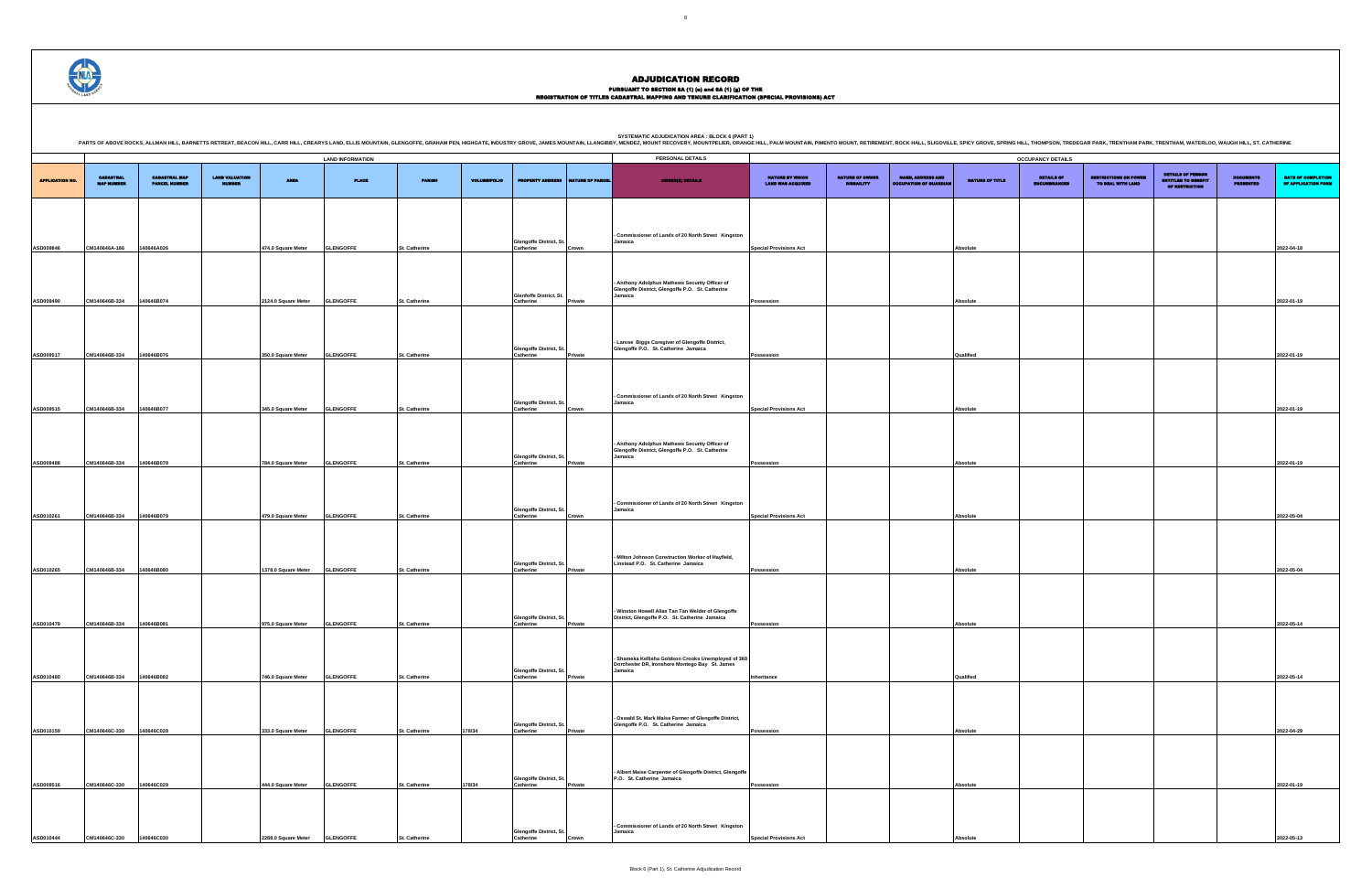# PURSUANT TO SECTION 8A (1) (0) and 8A (1) (g) OF THE<br>REGISTRATION OF TITLES CADASTRAL MAPPING AND TENURE CLARIFICATION (SPECIAL PROVISIONS) ACT

DETAILS OF ENCUMBRANCES RESTRICTIONS ON POWER TO DEAL WITH LAND DETAILS OF PERSON ENTITLED TO BENEFIT OF RESTRICTION DOCUMENTS PRESENTED DATE OF COMPLETION OF APPLICATION FORM **Possession Qualified 2022-05-07 Possession Qualified 2022-04-29 Special Provisions Act Absolute 2022-04-28 Special Provisions Act Absolute 2022-05-02 Possession Absolute 2022-03-30 Possession Absolute 2022-05-04 Possession Absolute 2022-05-05 Special Provisions Act Absolute 2022-04-29 Special Provisions Act Absolute 2022-04-28** .<br>PRING HILL, THOMPSON, TREDEGAR PARK, TRENTHAM PARK, TRENTHAM, WATERLOO, WAUGH HILL, ST. CATHERINE

|                        |                                       |                                              |                                        |                     |                         |                      |                     |                                            |                  | <b>SYSTEMATIC ADJUDICATION AREA : BLOCK 6 (PART 1)</b><br>PARTS OF ABOVE ROCKS, ALLMAN HILL, BARNETTS RETREAT, BEACON HILL, CARR HILL, CREARYS LAND, ELLIS MOUNTAIN, GLENGOFFE, GRAHAM PEN, HIGHGATE, INDUSTRY GROVE, JAMES MOUNTAIN, LLANGIBBY, MENDEZ, MOUNT RECOVERY, MOUNTPELIER, OR |                                             |                                             |                                                          |                 |                                   |
|------------------------|---------------------------------------|----------------------------------------------|----------------------------------------|---------------------|-------------------------|----------------------|---------------------|--------------------------------------------|------------------|------------------------------------------------------------------------------------------------------------------------------------------------------------------------------------------------------------------------------------------------------------------------------------------|---------------------------------------------|---------------------------------------------|----------------------------------------------------------|-----------------|-----------------------------------|
|                        |                                       |                                              |                                        |                     | <b>LAND INFORMATION</b> |                      |                     |                                            |                  | PERSONAL DETAILS                                                                                                                                                                                                                                                                         |                                             |                                             |                                                          |                 | <b>OCCUPANCY DETAILS</b>          |
| <b>APPLICATION NO.</b> | <b>CADASTRAL</b><br><b>MAP NUMBER</b> | <b>CADASTRAL MAP</b><br><b>PARCEL NUMBER</b> | <b>LAND VALUATION</b><br><b>NUMBER</b> | <b>AREA</b>         | <b>PLACE</b>            | <b>PARISH</b>        | <b>VOLUME/FOLIO</b> | <b>PROPERTY ADDRESS</b>                    | NATURE OF PARCEL | <b>OWNER(8) DETAILS</b>                                                                                                                                                                                                                                                                  | NATURE BY WHICH<br><b>LAND WAS ACQUIRED</b> | <b>NATURE OF OWNER</b><br><b>DISBAILITY</b> | <b>NAME, ADDRESS AND</b><br><b>DCCUPATION OF GUARDIA</b> | NATURE OF TITLE | <b>DETAILS OF</b><br>INCUMBRANCE! |
| ASD010338              | CM140646C-330                         | 140646C032                                   |                                        | 627.0 Square Meter  | <b>GLENGOFFE</b>        | St. Catherine        |                     | Glengoffe District, St.<br>Catherine       | Private          | - Marjorie Maxine Lattray Self-Employed of Goffe Road<br>District, Glengoffe P.O. St. Catherine Jamaica                                                                                                                                                                                  | Possession                                  |                                             |                                                          | Qualified       |                                   |
|                        |                                       |                                              |                                        |                     |                         |                      |                     |                                            |                  | - Devon Anthoney Reid Farmer of Glengoffe District,                                                                                                                                                                                                                                      |                                             |                                             |                                                          |                 |                                   |
| ASD010110              | CM140646C-330                         | 140646C033                                   |                                        | 446.0 Square Meter  | <b>GLENGOFFE</b>        | St. Catherine        |                     | Glengoffe District, St.<br>Catherine       | Private          | Glengoffe P.O. St. Catherine Jamaica                                                                                                                                                                                                                                                     | Possession                                  |                                             |                                                          | Qualified       |                                   |
| ASD010083              | CM140646C-330                         | 140646C034                                   |                                        | 2514.0 Square Meter | <b>GLENGOFFE</b>        | St. Catherine        |                     | Glengoffe District, St.<br>Catherine       | Crown            | - Commissioner of Lands of 20 North Street Kingston<br>Jamaica                                                                                                                                                                                                                           | <b>Special Provisions Act</b>               |                                             |                                                          | Absolute        |                                   |
| ASD010170              | CM140646C-330                         | 140646C035                                   |                                        | 962.0 Square Meter  | <b>GLENGOFFE</b>        | St. Catherine        |                     | <b>Glengoffe District, St</b><br>Catherine | Crown            | - Commissioner of Lands of 20 North Street Kingston<br>Jamaica                                                                                                                                                                                                                           | <b>Special Provisions Act</b>               |                                             |                                                          | Absolute        |                                   |
| ASD009606              | CM140646C-330                         | 140646C037                                   |                                        | 961.0 Square Meter  | <b>GLENGOFFE</b>        | St. Catherine        |                     | Glengoffe District, St.<br>Catherine       | Private          | Vincent West Retiree of Glengoffe District, Glengoffe<br>P.O. St. Catherine Jamaica                                                                                                                                                                                                      | Possession                                  |                                             |                                                          | <b>Absolute</b> |                                   |
|                        |                                       |                                              |                                        |                     |                         |                      |                     | Glengoffe District, St.                    |                  | - Ira Williams Retiree of Goffe Road District, Glengoffe<br>P.O St. Catherine Jamaica                                                                                                                                                                                                    |                                             |                                             |                                                          |                 |                                   |
| ASD010275              | CM140646C-330                         | 140646C039                                   |                                        | 725.0 Square Meter  | <b>GLENGOFFE</b>        | <b>St. Catherine</b> |                     | Catherine                                  | Private          | - Georgia Cynthia Curry Teacher of Goffe Road District,<br>Glengoffe P.O., St. Catherine Jamaica                                                                                                                                                                                         | Possession                                  |                                             |                                                          | Absolute        |                                   |
| ASD010297              | CM140646C-330                         | 140646C040                                   |                                        | 176.0 Square Meter  | <b>GLENGOFFE</b>        | St. Catherine        |                     | Glengoffe District, St.<br>Catherine       | Private          | - Commissioner of Lands of 20 North Street Kingston                                                                                                                                                                                                                                      | Possession                                  |                                             |                                                          | Absolute        |                                   |
| ASD010154              | CM140646C-330                         | 140646C041                                   |                                        | 1550.0 Square Meter | <b>GLENGOFFE</b>        | St. Catherine        |                     | <b>Glengoffe District, St</b><br>Catherine | Crown            | Jamaica                                                                                                                                                                                                                                                                                  | <b>Special Provisions Act</b>               |                                             |                                                          | Absolute        |                                   |
| ASD010090              | CM140646C-330                         | 140646C042                                   |                                        | 844.0 Square Meter  | <b>GLENGOFFE</b>        | St. Catherine        |                     | Glengoffe District, St.<br>Catherine       | Crown            | Commissioner of Lands of 20 North Street Kingston<br>Jamaica                                                                                                                                                                                                                             | <b>Special Provisions Act</b>               |                                             |                                                          | Absolute        |                                   |

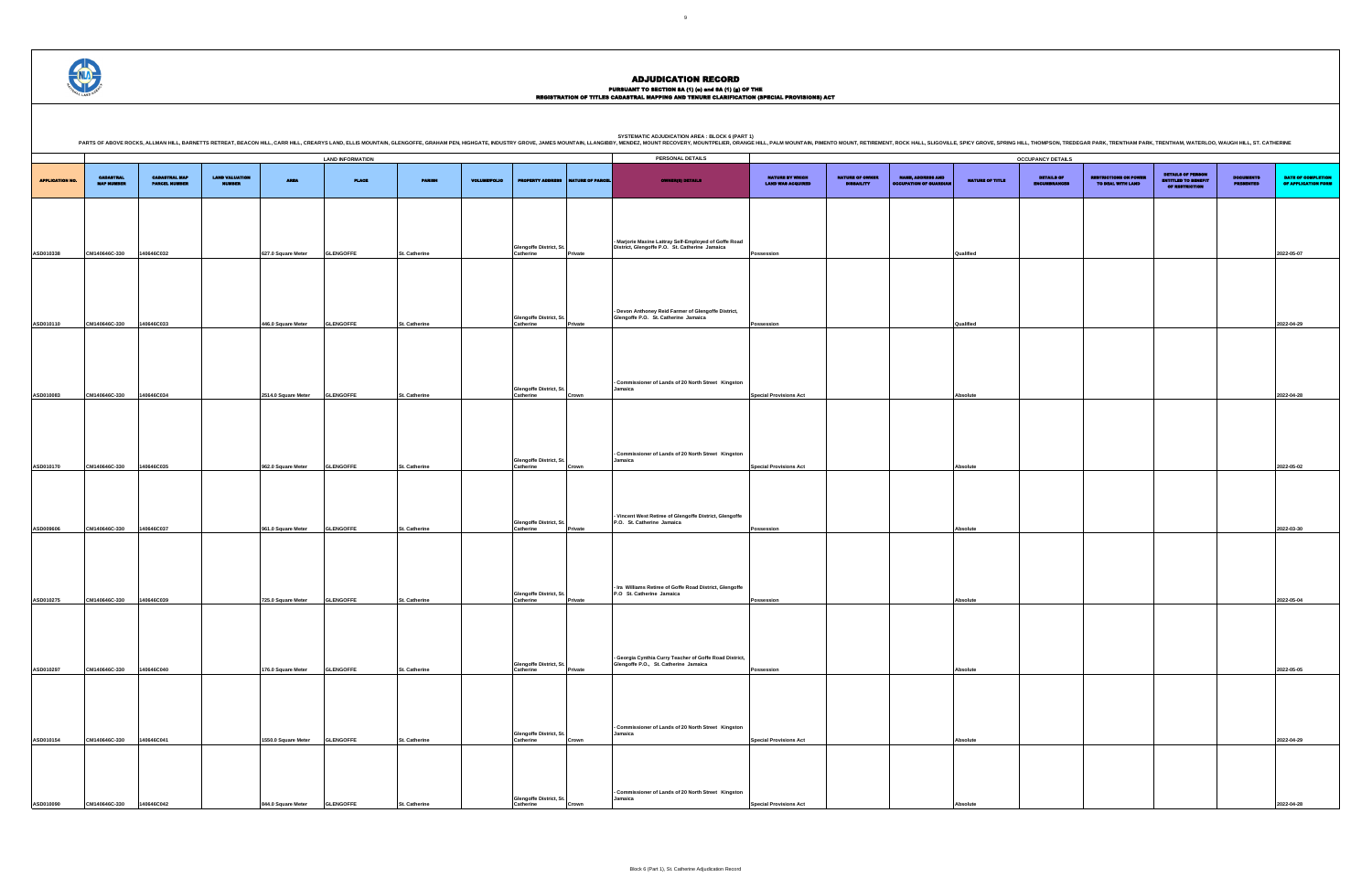PURSUANT TO SECTION 8A (1) (0) and 8A (1) (g) OF THE<br>REGISTRATION OF TITLES CADASTRAL MAPPING AND TENURE CLARIFICATION (SPECIAL PROVISIONS) ACT

DETAILS OF ENCUMBRANCES RESTRICTIONS ON POWER TO DEAL WITH LAND DETAILS OF PERSON ENTITLED TO BENEFIT OF RESTRICTION DOCUMENTS PRESENTED DATE OF COMPLETION OF APPLICATION FORM **Special Provisions Act Absolute 2022-04-26 Gift Absolute 2022-04-26 Special Provisions Act Absolute 2022-05-03 Possession Absolute 2022-05-03 Possession Absolute One Holding 2022-03-23 Possession Absolute 2022-04-29 Possession Absolute One Holding 2022-05-03 Possession Absolute 2022-05-04 - Survey Plan Examination No. : 277919 - Receipt 2022-04-28**

.<br>PRING HILL, THOMPSON, TREDEGAR PARK, TRENTHAM PARK, TRENTHAM, WATERLOO, WAUGH HILL, ST. CATHERINE

|                        |                                       |                                              |                                        |                    |                         |                      |                     |                                            |                  | SYSTEMATIC ADJUDICATION AREA : BLOCK 6 (PART 1)<br>PARTS OF ABOVE ROCKS, ALLMAN HILL, BARNETTS RETREAT, BEACON HILL, CARR HILL, CREARYS LAND, ELLIS MOUNTAIN, GLENGOFFE, GRAHAM PEN, HIGHGATE, INDUSTRY GROVE, JAMES MOUNTAIN, LLANGIBBY, MENDEZ, MOUNT RECOVERY, MOUNTPELIER, OR |                                             |                                             |                                                         |                 |                                   |
|------------------------|---------------------------------------|----------------------------------------------|----------------------------------------|--------------------|-------------------------|----------------------|---------------------|--------------------------------------------|------------------|-----------------------------------------------------------------------------------------------------------------------------------------------------------------------------------------------------------------------------------------------------------------------------------|---------------------------------------------|---------------------------------------------|---------------------------------------------------------|-----------------|-----------------------------------|
|                        |                                       |                                              |                                        |                    | <b>LAND INFORMATION</b> |                      |                     |                                            |                  | PERSONAL DETAILS                                                                                                                                                                                                                                                                  |                                             |                                             |                                                         |                 | <b>OCCUPANCY DETAILS</b>          |
| <b>APPLICATION NO.</b> | <b>CADASTRAL</b><br><b>MAP NUMBER</b> | <b>CADASTRAL MAP</b><br><b>PARCEL NUMBER</b> | <b>LAND VALUATION</b><br><b>NUMBER</b> | <b>AREA</b>        | <b>PLACE</b>            | <b>PARISH</b>        | <b>VOLUME/FOLIO</b> | <b>PROPERTY ADDRESS</b>                    | NATURE OF PARCEL | <b>OWNER(8) DETAILS</b>                                                                                                                                                                                                                                                           | NATURE BY WHICH<br><b>LAND WAS ACQUIRED</b> | <b>NATURE OF OWNER</b><br><b>DISBAILITY</b> | <b>NAME, ADDRESS AND</b><br><b>CCUPATION OF GUARDIA</b> | NATURE OF TITLE | <b>DETAILS OF</b><br>INCUMBRANCE! |
|                        |                                       |                                              |                                        |                    |                         |                      |                     |                                            |                  |                                                                                                                                                                                                                                                                                   |                                             |                                             |                                                         |                 |                                   |
| ASD010008              | CM140652A-378                         | 140652A029                                   |                                        | 180.0 Square Meter | <b>GLENGOFFE</b>        | <b>St. Catherine</b> |                     | Glengoffe District, St.<br>Catherine       | Crown            | - Commissioner of Lands of 20 North Street Kingston<br>Jamaica                                                                                                                                                                                                                    | <b>Special Provisions Act</b>               |                                             |                                                         | Absolute        |                                   |
|                        |                                       |                                              |                                        |                    |                         |                      |                     |                                            |                  |                                                                                                                                                                                                                                                                                   |                                             |                                             |                                                         |                 |                                   |
| ASD009973              | CM140652A-378                         | 140652A030                                   |                                        | 669.0 Square Meter | <b>GLENGOFFE</b>        | <b>St. Catherine</b> |                     | Glengoffe District, St.<br>Catherine       | Private          | - Joyce Thomas Domestic Helper of Mizpah Road,<br>Glengoffe P.O. St. Catherine Jamaica                                                                                                                                                                                            | Gift                                        |                                             |                                                         | Absolute        |                                   |
| ASD010208              | CM140652A-378                         | 140652A031                                   |                                        | 208.0 Square Meter | <b>GLENGOFFE</b>        | St. Catherine        |                     | Glengoffe District, St.<br>Catherine       | Crown            | - Commissioner of Lands of 20 North Street Kingston<br>Jamaica                                                                                                                                                                                                                    | <b>Special Provisions Act</b>               |                                             |                                                         | Absolute        |                                   |
|                        |                                       |                                              |                                        |                    |                         |                      |                     |                                            |                  |                                                                                                                                                                                                                                                                                   |                                             |                                             |                                                         |                 |                                   |
| ASD010232              | CM140652B-380                         | 140652B016                                   |                                        | 296.0 Square Meter | <b>GLENGOFFE</b>        | St. Catherine        |                     | Glengoffe District, St.<br>Catherine       | Private          | - Donovan Anthony Legore Mechanic of 26 Stratum<br>Way, Hampton Virginia 23661 United States                                                                                                                                                                                      | Possession                                  |                                             |                                                         | <b>Absolute</b> |                                   |
| ASD009600              | CM140652B-380                         | 140652B017                                   |                                        | 404.0 Square Meter | <b>GLENGOFFE</b>        | St. Catherine        |                     | Glengoffe District, St.<br>Catherine       | Private          | Howard Archibald Hunter Retired Soldier of Main<br>Street District, Glengoffe P.O. St. Catherine Jamaica<br>- Lorna Yolanda Henry-Hunter Businesswoman of Main<br>Street District, Glengoffe P.O. St. Catherine Jamaica                                                           | Possession                                  |                                             |                                                         | <b>Absolute</b> | <b>One Holding</b>                |
|                        |                                       |                                              |                                        |                    |                         |                      |                     |                                            |                  | - Mark Almanda Legore Cook of Glengoffe District,<br>Glengoffe P.O. St. Catherine Jamaica                                                                                                                                                                                         |                                             |                                             |                                                         |                 |                                   |
| ASD010119              | CM140652B-380                         | 140652B018                                   |                                        | 330.0 Square Meter | <b>GLENGOFFE</b>        | St. Catherine        |                     | Glengoffe District, St.<br>Catherine       | Private          | - Nadine Andrea Legore Store Clerk of Glengoffe<br>District, Glengoffe P.O. St. Catherine Jamaica                                                                                                                                                                                 | Possession                                  |                                             |                                                         | Absolute        |                                   |
|                        |                                       |                                              |                                        |                    |                         |                      |                     | <b>Glengoffe District, St.</b>             |                  | - Lorna Yolanda Henry-Hunter Businesswoman of Main<br>Street District, Glengoffe P.O. St. Catherine Jamaica<br>- Howard Archibald Hunter Retired Soldier of Main<br>Street District, Glengoffe P.O. St. Catherine Jamaica                                                         |                                             |                                             |                                                         |                 |                                   |
| ASD010231              | CM140652B-380                         | 140652B019                                   |                                        | 415.0 Square Meter | <b>GLENGOFFE</b>        | St. Catherine        | 187/56              | Catherine                                  | Private          |                                                                                                                                                                                                                                                                                   | Possession                                  |                                             |                                                         | Absolute        | <b>One Holding</b>                |
| ASD010257              | CM140652B-380                         | 140652B020                                   |                                        | 557.0 Square Meter | <b>GLENGOFFE</b>        | St. Catherine        | 187/56              | Glengoffe District, St.<br>Catherine       | Private          | Phyllis Burnicy Morrison Retired Shopkeeper of<br>Glengoffe District, Glengoffe P.O. St. Catherine<br>Jamaica                                                                                                                                                                     | Possession                                  |                                             |                                                         | Absolute        |                                   |
|                        |                                       |                                              |                                        |                    |                         |                      |                     |                                            |                  |                                                                                                                                                                                                                                                                                   |                                             |                                             |                                                         |                 |                                   |
| ASD010097              | CM140652B-380                         | 140652B021                                   |                                        | 298.0 Square Meter | <b>GLENGOFFE</b>        | St. Catherine        |                     | <b>Glengoffe District, St</b><br>Catherine | Private          | Sonia Angella Wright Nurse of Old Road District,<br>Glengoffe P.O. St. Catherine Jamaica                                                                                                                                                                                          | Purchase                                    |                                             |                                                         | Absolute        |                                   |

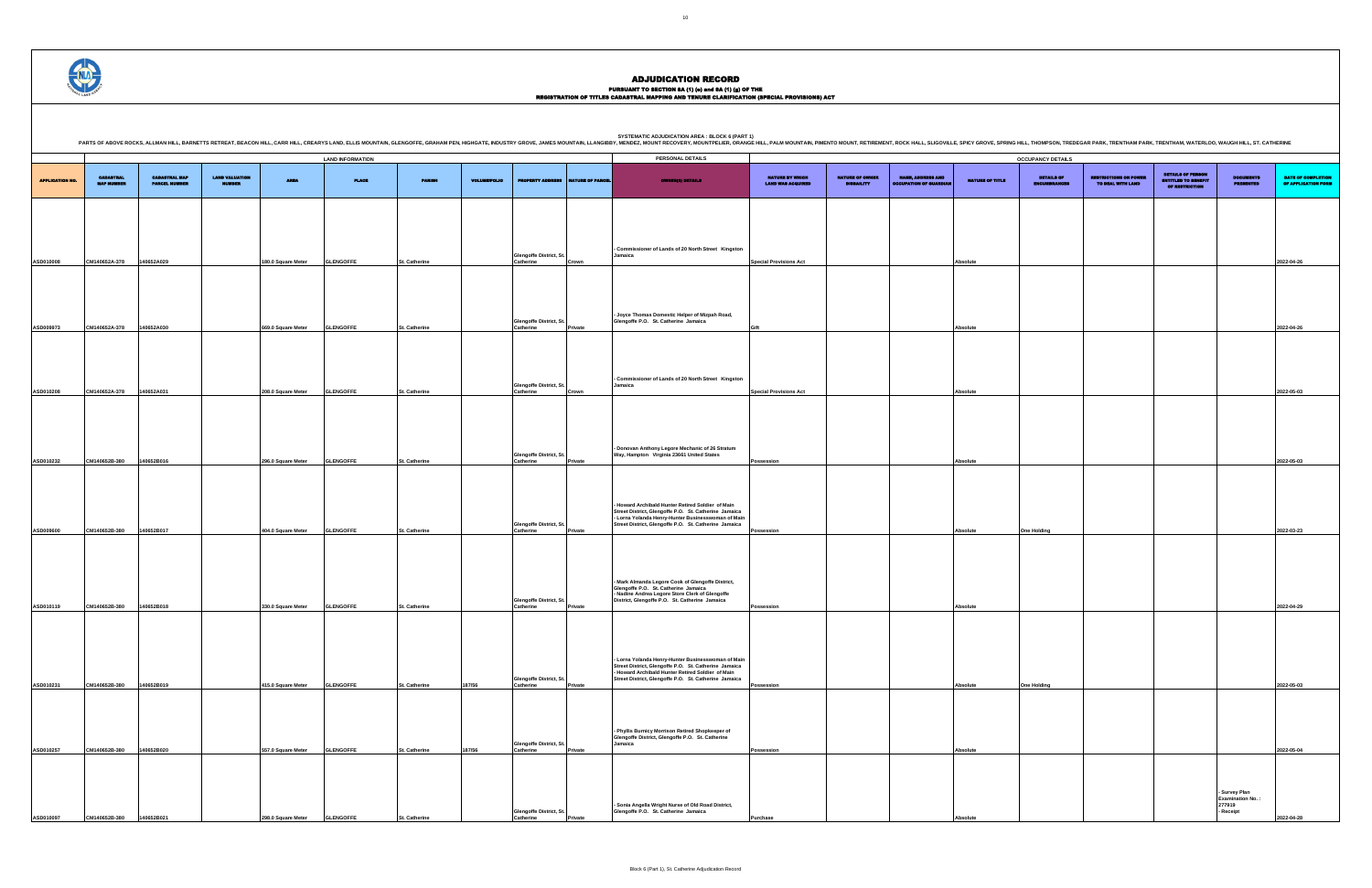PURSUANT TO SECTION 8A (1) (0) and 8A (1) (g) OF THE<br>REGISTRATION OF TITLES CADASTRAL MAPPING AND TENURE CLARIFICATION (SPECIAL PROVISIONS) ACT

DETAILS OF ENCUMBRANCES RESTRICTIONS ON POWER TO DEAL WITH LAND DETAILS OF PERSON ENTITLED TO BENEFIT OF RESTRICTION DOCUMENTS PRESENTED DATE OF COMPLETION OF APPLICATION FORM **Possession Absolute 2022-05-03 Possession Absolute 2022-04-26 Possession Qualified 2022-04-27 Special Provisions Act Absolute 2022-05-14 Special Provisions Act Absolute 2022-01-19 Special Provisions Act Absolute 2022-05-02 Special Provisions Act Absolute 2022-04-28 Possession Absolute 2022-03-23 Possession Absolute 2022-05-02** .<br>PRING HILL, THOMPSON, TREDEGAR PARK, TRENTHAM PARK, TRENTHAM, WATERLOO, WAUGH HILL, ST. CATHERINE



| PARTS OF ABOVE ROCKS, ALLMAN HILL, BARNETTS RETREAT, BEACON HILL, CARR HILL, CREARYS LAND, ELLIS MOUNTAIN, GLENGOFFE, GRAHAM PEN, HIGHGATE, INDUSTRY GROVE, JAMES MOUNTAIN, LLANGIBBY, MENDEZ, MOUNT RECOVERY, MOUNTPELIER, OR |                                       |                                              |                                        |                              | <b>LAND INFORMATION</b> |                      |                     |                                                   |                  | PERSONAL DETAILS                                                                                                                                      |                                             |                                             |                                                           |                 | <b>OCCUPANCY DETAILS</b>   |
|--------------------------------------------------------------------------------------------------------------------------------------------------------------------------------------------------------------------------------|---------------------------------------|----------------------------------------------|----------------------------------------|------------------------------|-------------------------|----------------------|---------------------|---------------------------------------------------|------------------|-------------------------------------------------------------------------------------------------------------------------------------------------------|---------------------------------------------|---------------------------------------------|-----------------------------------------------------------|-----------------|----------------------------|
|                                                                                                                                                                                                                                |                                       |                                              |                                        |                              |                         |                      |                     |                                                   |                  |                                                                                                                                                       |                                             |                                             |                                                           |                 |                            |
| <b>APPLICATION NO.</b>                                                                                                                                                                                                         | <b>CADASTRAL</b><br><b>MAP NUMBER</b> | <b>CADASTRAL MAP</b><br><b>PARCEL NUMBER</b> | <b>LAND VALUATION</b><br><b>NUMBER</b> | <b>AREA</b>                  | <b>PLACE</b>            | <b>PARISH</b>        | <b>VOLUME/FOLIO</b> | <b>PROPERTY ADDRESS</b>                           | NATURE OF PARCEL | <b>OWNER(8) DETAILS</b>                                                                                                                               | NATURE BY WHICH<br><b>LAND WAS ACQUIRED</b> | <b>NATURE OF OWNER</b><br><b>DISBAILITY</b> | <b>NAME, ADDRESS AND</b><br><b>OCCUPATION OF GUARDIAN</b> | NATURE OF TITLE | DETAILS OF<br>ENCUMBRANCES |
|                                                                                                                                                                                                                                |                                       |                                              |                                        |                              |                         |                      |                     |                                                   |                  |                                                                                                                                                       |                                             |                                             |                                                           |                 |                            |
|                                                                                                                                                                                                                                |                                       |                                              |                                        |                              |                         |                      |                     |                                                   |                  |                                                                                                                                                       |                                             |                                             |                                                           |                 |                            |
|                                                                                                                                                                                                                                |                                       |                                              |                                        |                              |                         |                      |                     |                                                   |                  | - Leslie Everton Legore Farmer of Glengoffe District,                                                                                                 |                                             |                                             |                                                           |                 |                            |
| ASD010238                                                                                                                                                                                                                      | CM140652B-380                         | 140652B022                                   |                                        | 416.0 Square Meter           | <b>GLENGOFFE</b>        | St. Catherine        | 187/56              | Glengoffe District, St.<br>Catherine              | Private          | Glengoffe P.O. St. Catherine Jamaica                                                                                                                  | Possession                                  |                                             |                                                           | Absolute        |                            |
|                                                                                                                                                                                                                                |                                       |                                              |                                        |                              |                         |                      |                     |                                                   |                  |                                                                                                                                                       |                                             |                                             |                                                           |                 |                            |
|                                                                                                                                                                                                                                |                                       |                                              |                                        |                              |                         |                      |                     |                                                   |                  | - Barrington Palmer Taxi Operator of Old Road District,                                                                                               |                                             |                                             |                                                           |                 |                            |
| ASD010007                                                                                                                                                                                                                      | CM140652B-380                         | 140652B023                                   |                                        | 254.0 Square Meter           | <b>GLENGOFFE</b>        | <b>St. Catherine</b> |                     | Glengoffe District, St.<br>Catherine              | Private          | Glengoffe P.O. St. Catherine Jamaica                                                                                                                  | Possession                                  |                                             |                                                           | Absolute        |                            |
|                                                                                                                                                                                                                                |                                       |                                              |                                        |                              |                         |                      |                     |                                                   |                  |                                                                                                                                                       |                                             |                                             |                                                           |                 |                            |
|                                                                                                                                                                                                                                |                                       |                                              |                                        |                              |                         |                      |                     |                                                   |                  | Devon Anthony Legore Handyman of Old Road District,<br>Glengoffe P.O. St. Catherine Jamaica<br>- Vinton Tomore Legore Barber of Main Street District, |                                             |                                             |                                                           |                 |                            |
| ASD010016                                                                                                                                                                                                                      | CM140652B-380                         | 140652B024                                   |                                        | 573.0 Square Meter           | <b>GLENGOFFE</b>        | St. Catherine        |                     | <b>Glengoffe District, St</b><br>Catherine        | Private          | Glengoffe P.O. St. Catherine Jamaica                                                                                                                  | Possession                                  |                                             |                                                           | Qualified       |                            |
|                                                                                                                                                                                                                                |                                       |                                              |                                        |                              |                         |                      |                     |                                                   |                  |                                                                                                                                                       |                                             |                                             |                                                           |                 |                            |
|                                                                                                                                                                                                                                |                                       |                                              |                                        |                              |                         |                      |                     |                                                   |                  | - Commissioner of Lands of 20 North Street Kingston<br>Jamaica                                                                                        |                                             |                                             |                                                           |                 |                            |
| ASD010459                                                                                                                                                                                                                      | CM140652D-417                         | 140652D045                                   |                                        | 257.0 Square Meter           | <b>GLENGOFFE</b>        | St. Catherine        |                     | Glengoffe District, St.<br>Catherine              | Crown            |                                                                                                                                                       | <b>Special Provisions Act</b>               |                                             |                                                           | Absolute        |                            |
|                                                                                                                                                                                                                                |                                       |                                              |                                        |                              |                         |                      |                     |                                                   |                  |                                                                                                                                                       |                                             |                                             |                                                           |                 |                            |
|                                                                                                                                                                                                                                |                                       |                                              |                                        |                              |                         |                      |                     |                                                   |                  | - Commissioner of Lands of 20 North Street Kingston                                                                                                   |                                             |                                             |                                                           |                 |                            |
| ASD009512                                                                                                                                                                                                                      | CM140652D-417                         | 140652D047                                   |                                        | 1642.0 Square Meter          | <b>GLENGOFFE</b>        | St. Catherine        |                     | <b>Glengoffe District,</b><br><b>St.Catherine</b> | Crown            | Jamaica                                                                                                                                               | <b>Special Provisions Act</b>               |                                             |                                                           | <b>Absolute</b> |                            |
|                                                                                                                                                                                                                                |                                       |                                              |                                        |                              |                         |                      |                     |                                                   |                  |                                                                                                                                                       |                                             |                                             |                                                           |                 |                            |
|                                                                                                                                                                                                                                |                                       |                                              |                                        |                              |                         |                      |                     |                                                   |                  | - Commissioner of Lands of 20 North Street Kingston                                                                                                   |                                             |                                             |                                                           |                 |                            |
|                                                                                                                                                                                                                                | ASD010172 CM140652D-417 140652D049    |                                              |                                        | 716.0 Square Meter GLENGOFFE |                         | <b>St. Catherine</b> |                     | Glengoffe District, St.<br>Catherine              | Crown            | Jamaica                                                                                                                                               | <b>Special Provisions Act</b>               |                                             |                                                           | <b>Absolute</b> |                            |
|                                                                                                                                                                                                                                |                                       |                                              |                                        |                              |                         |                      |                     |                                                   |                  |                                                                                                                                                       |                                             |                                             |                                                           |                 |                            |
|                                                                                                                                                                                                                                |                                       |                                              |                                        |                              |                         |                      |                     |                                                   |                  | Commissioner of Lands of 20 North Street Kingston                                                                                                     |                                             |                                             |                                                           |                 |                            |
| ASD010063                                                                                                                                                                                                                      | CM140652D-417                         | 140652D051                                   |                                        | 1116.0 Square Meter          | <b>GLENGOFFE</b>        | St. Catherine        |                     | <b>Glengoffe District, St</b><br>Catherine        | Crown            | Jamaica                                                                                                                                               | <b>Special Provisions Act</b>               |                                             |                                                           | Absolute        |                            |
|                                                                                                                                                                                                                                |                                       |                                              |                                        |                              |                         |                      |                     |                                                   |                  |                                                                                                                                                       |                                             |                                             |                                                           |                 |                            |
|                                                                                                                                                                                                                                |                                       |                                              |                                        |                              |                         |                      |                     | <b>Glengoffe District, St</b>                     |                  | Lennox Bradford Walters Farmer of Goffe Road,<br>Glengoffe P.O. St. Catherine Jamaica                                                                 |                                             |                                             |                                                           |                 |                            |
| ASD009603                                                                                                                                                                                                                      | CM140652D-417                         | 140652D052                                   |                                        | 284.0 Square Meter           | <b>GLENGOFFE</b>        | St. Catherine        |                     | Catherine                                         | Private          |                                                                                                                                                       | Possession                                  |                                             |                                                           | Absolute        |                            |
|                                                                                                                                                                                                                                |                                       |                                              |                                        |                              |                         |                      |                     |                                                   |                  | Joan Patrica Stephens Unemployed of Goffe Road,                                                                                                       |                                             |                                             |                                                           |                 |                            |
| ASD010187                                                                                                                                                                                                                      | CM140652D-417                         | 140652D053                                   |                                        | 805.0 Square Meter           | <b>GLENGOFFE</b>        | St. Catherine        |                     | Glengoffe District, St.<br>Catherine              | Private          | Glengoffe P.O. St. Catherine Jamaica                                                                                                                  | Possession                                  |                                             |                                                           | <b>Absolute</b> |                            |